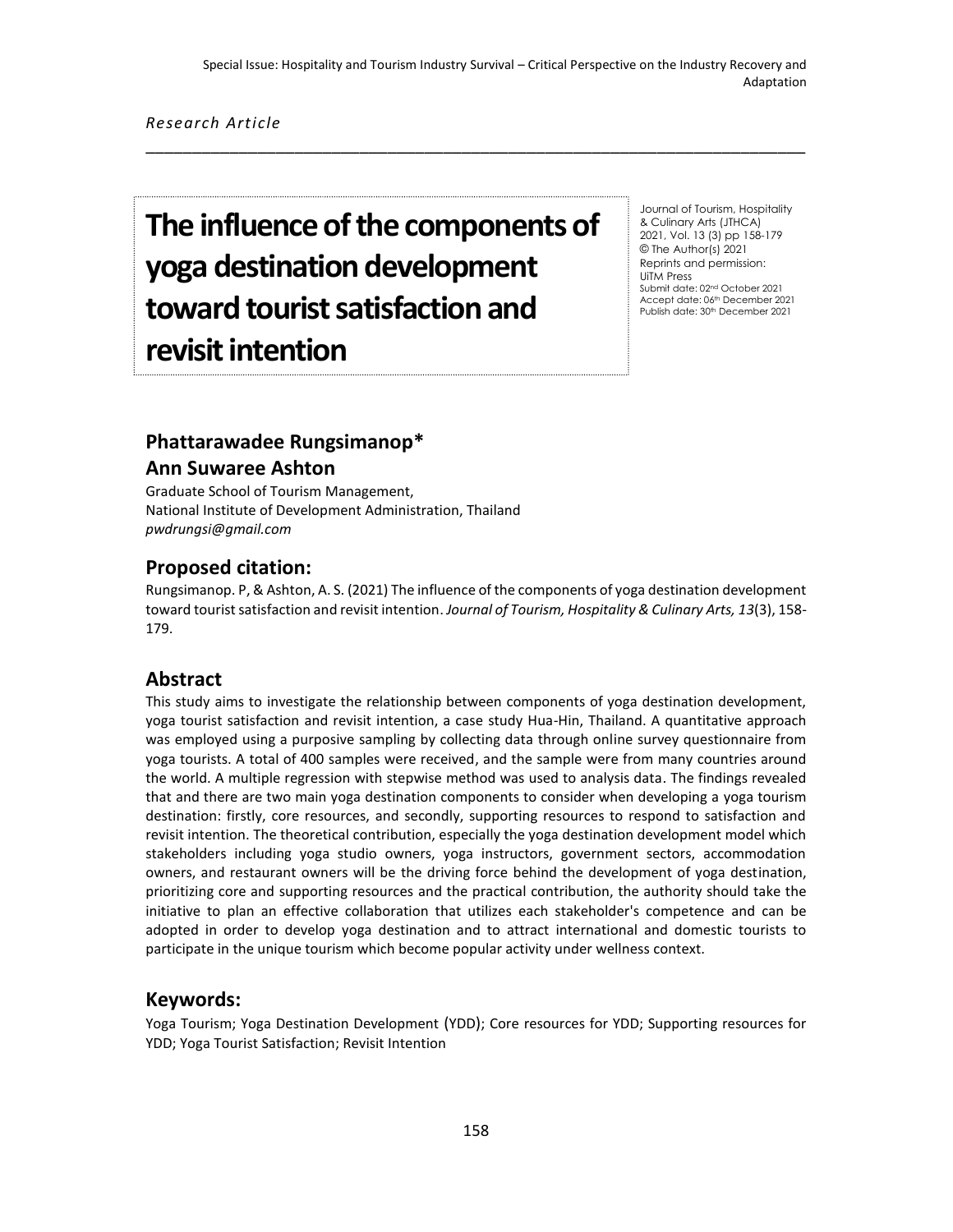## **1 Introduction**

Currently, the situation of the world is changing continuously and rapidly amid high competition for various resources, and environments are constantly being destroyed. This has a profound impact on the quality of life of people who are under stress, disease, and various illnesses, as well as causing social problems (Sawangmek, 2015). Consequently, people enjoy holidays in pursuit of wellness tourism, away from the hectic lifestyle for adventure, broaden horizons for new experiences. It leads to relief from suffering by restoring and healing the body, mind, and spirit (Ali-Knight & Ensor, 2017; Smith & Puczkó, 2009; Yeoman, 2008).

Yoga is an ancient Indian wellness activity that has been passed down to the present day. It relates to movement, meditation, and breathing in order to enhance an individual's physical, emotional, intellectual, and spiritual well-being (Iyengar, 1989). However, yoga has grown in wide popularity among health enthusiasts who seek a better overall well-being. Furthermore, it is a new target in the tourism market. Until a decade ago, yoga was classified as a type of tourism (Öznalbant & Alvarez, 2019).

Yoga Tourism is classified as Wellness Tourism under Special Interest Tourism )Ali-Knight & Ensor ,2017; Smith & Puczkó, 2009(. However, others argue that it is also a form of Cultural and Spiritual Tourism (Connell, 2006; Gerritsma, 2009; Koncul, 2012; Smith & Kelly, 2006; Smith & Puczkó, 2009), as well as a new type of Slow Tourism, which entails traveling slowly and spending time to get a more in-depth and intensive tourism experience )Tiyce & Wilson, 2012(. For this study, according to the researchers, it is a part of wellness tourism that was growing rapidly in 2018, with a market worth of up to \$4.5 trillion. Tourist numbers are increasing, particularly in Asia, America, the Middle East, and North Africa. When compared to other types of tourism, it grows at a rate of 9.1 percent each year, which is over 50 percent faster (Global Wellness Institute, 2018).

Especially, Thailand is becoming increasingly popular with tourists seeking treatment for rehabilitation of the body, mind, and spirit, by providing yoga to be practiced at a variety of well-known tourist destinations in Thailand )Wellness Tourism Worldwide, 2011). In addition, there are more yoga festivals or events in Thailand to cater to the needs of quality tourists who want to go to participate in yoga activities. Also, through a range of tourism forms, by developing a reputation for Thailand, as well as supporting related businesses such as clothing, yoga equipment, and healthy food, etc )Ali-Knight & Ensor ,2017(.

A most important fact about Hua-Hin is that it is one of Thailand's most well-known beachfront resort cities, with significant tourism potential. For more than ten years, Thai tourists have regarded it as a top weekend vacation destination. Besides, Hua-Hin is also a popular holiday destination for foreign tourists, and it is investing in the tourism industry. As a result, the tourism industry in Hua-Hin is the province's primary source of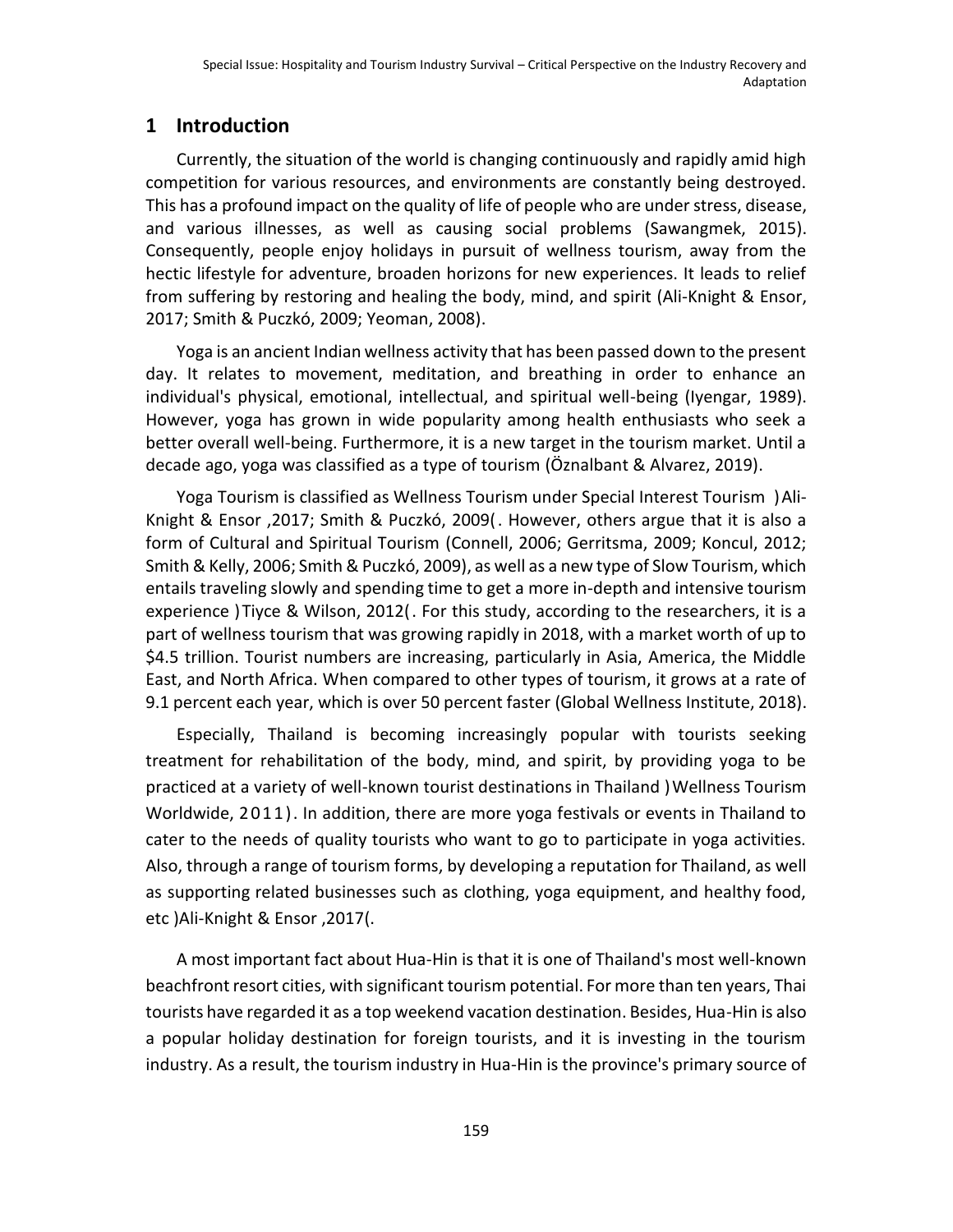revenue, generating funds for a variety of purposes, including the expansion of public utilities, and improving people's quality of life (Janchai, 2016).

Within this context, past literature review has shown that many countries are still developing academically and practically. Significantly, it was found that there were some studies focused on concept, type of yoga tourism, the relevant of yoga and spiritual retreat, however a few studies on yoga in the context of destination tourism strategy and management (Ali-Knight & Ensor, 2017; Lehto et al., 2006; McCartney, 2020; Öznalbant & Alvarez, 2019; Sharma & Kumar Nayak, 2019). Recently it has become increasingly important to academics around the world, particularly Nepal, India and Thailand (Cheer et al., 2017; Maddox, 2015; Sharma, 2020).

For instance, in Thailand, having previously only examined yoga in medical and physical education terms, therefore there is not much research on wellness tourists travelling to participate in yoga. Thus, this study aims to bridge this gap and focuses on investigating the relationship between the components of yoga tourism destination development, yoga tourist satisfaction and revisit intention in the yoga tourism destination in Hua-Hin, Thailand as a case study. It is crucial to understand the tourist perspectives with satisfaction of two components of yoga tourism destination development because this study findings will respond to yoga tourist needs, increase experience in tourism current changing trends, development destination image, value added, and to learn/manage an acceptable approach to increase a creative activity and experience for yoga tourism destination (Ashton, 2021; Bhumiwat & Ashton, 2020a, 2020b; Neupane, 2019) .

## **2 Literature Review**

## **2.1 The situation of Yoga Tourism**

Nowadays, yoga is recognized as a popular worldwide trend and has grown into one of the world's thriving industries, generating billions of dollars. Yoga has grown significantly in the United States over the last five years, particularly in terms of practice participant spending patterns, with an overall growth rate of 87 percent to over 10 billion dollars per year )Djina Tangali, 2016). In addition, the United States has been at the forefront of transforming yoga from a traditional spiritual practice to a mainstream exercise activity. Yoga is regularly one of the most popular exercise trends in the United States, with participants and offerings ranging from women in rich and educated urban areas to people from all walks of life and from all regions (Global Wellness Institute, 2018)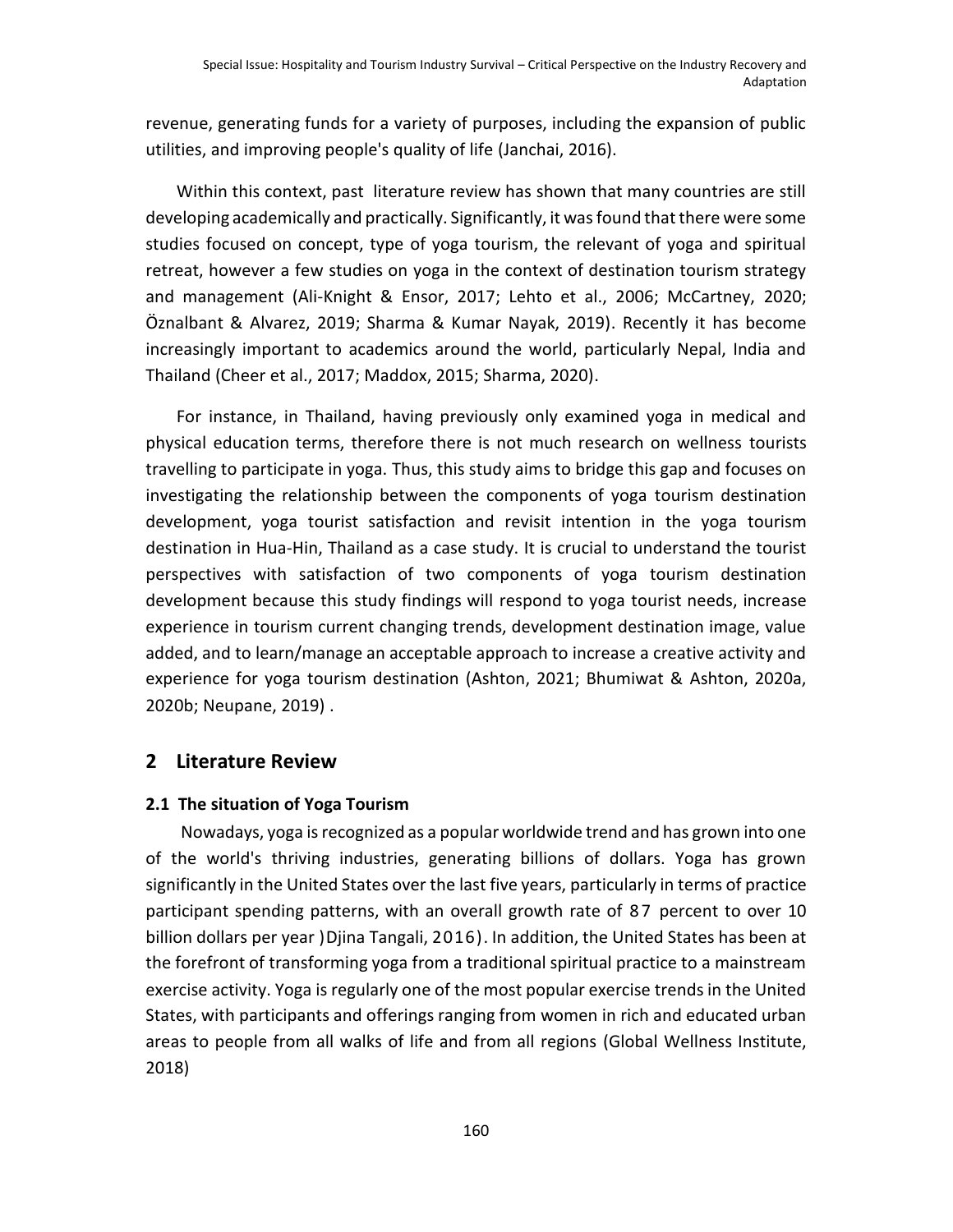The Asia-Pacific region is critical to the origin and future of wellness tourism. It originated with ancient healing philosophies such as Ayurvedic yoga and Chinese medicine, which have had a significant impact on modern wellness practices (Chon, 2019). According to the Global Wellness Institute, wellness tourism industry in Asia-Pacific region has increased by 33% in the last two years (China, India, Malaysia, Philippines, Vietnam, and Indonesia each seeing a 20% increase). The market is expected to double from \$137 billion in 2017 to \$252 billion in 2022. In a short period of time, Asia-Pacific has become the top global leader in wellness tourism ranking (International Luxury Travel Market, 2019). In addition, The Asia Yoga Conference was held in Hong Kong in 2019 to emphasize famous yoga instructors from around the world who are dedicated to serving and providing access to the greatest yoga experience. It gives yoga instructors more power, encourages participants to deep practice, and helps to build a stronger yoga association. It is the first and largest festival in Asia's booming yoga tourism market. This attracts more than 2,000-3,000 visitors from all over the world to support the yoga enthusiast in Asia's wellness market, which has a population of more than 4 billion people and is the world's fastest expanding economy (CantonShare, 2019 )

Especially, yoga tourism in Thailand is considered a new type of tourism industry that has recently become popular among both Thai and foreign tourists. However, in terms of gastronomy, traditional, and culture, Thailand is recognized as the most popular and interesting country for foreign tourists who desire to explore (Insightoutstory, 2019 ). Furthermore, over a five-year period the International Day of Yoga was organized with cooperation by the Embassy of India in Thailand, the Indian Studies centre of Chulalongkorn University, and the Tourism Authority of Thailand (TAT) with the goal of celebrating and Inheriting yoga to be more greatly and extensively recognized (Komchadluek, 2019). Each year, about 8,000 people, both Thais and foreigners, participate in yoga events. To cater to the large number of interested tourists, various yoga festivals are conducted in Thailand in cooperation with the public sector, private sector, and yoga instructors (Posttoday, 2017)

#### **2.2 The concept of Yoga Tourism**

Yoga has become a popular wellness phenomenon among wellness enthusiasts all over the world in recent years (Sharma & Nayak, 2018). Due to the stresses and pressures of modern life, people seek for healing and rehabilitation (Ali-Knight & Ensor, 2017), and yoga is considered a way of solving lifestyle problems (Aggarwal et al., 2008; Sharma & Kumar Nayak, 2019). Thus, it has become part of creating a balanced lifestyle for many wellness enthusiasts around the world and has become a type of tourism that is formed by the combination of yoga and tourism. This is called as yoga tourism (Sharma & Kumar Nayak, 2019; Lehto et al., 2006).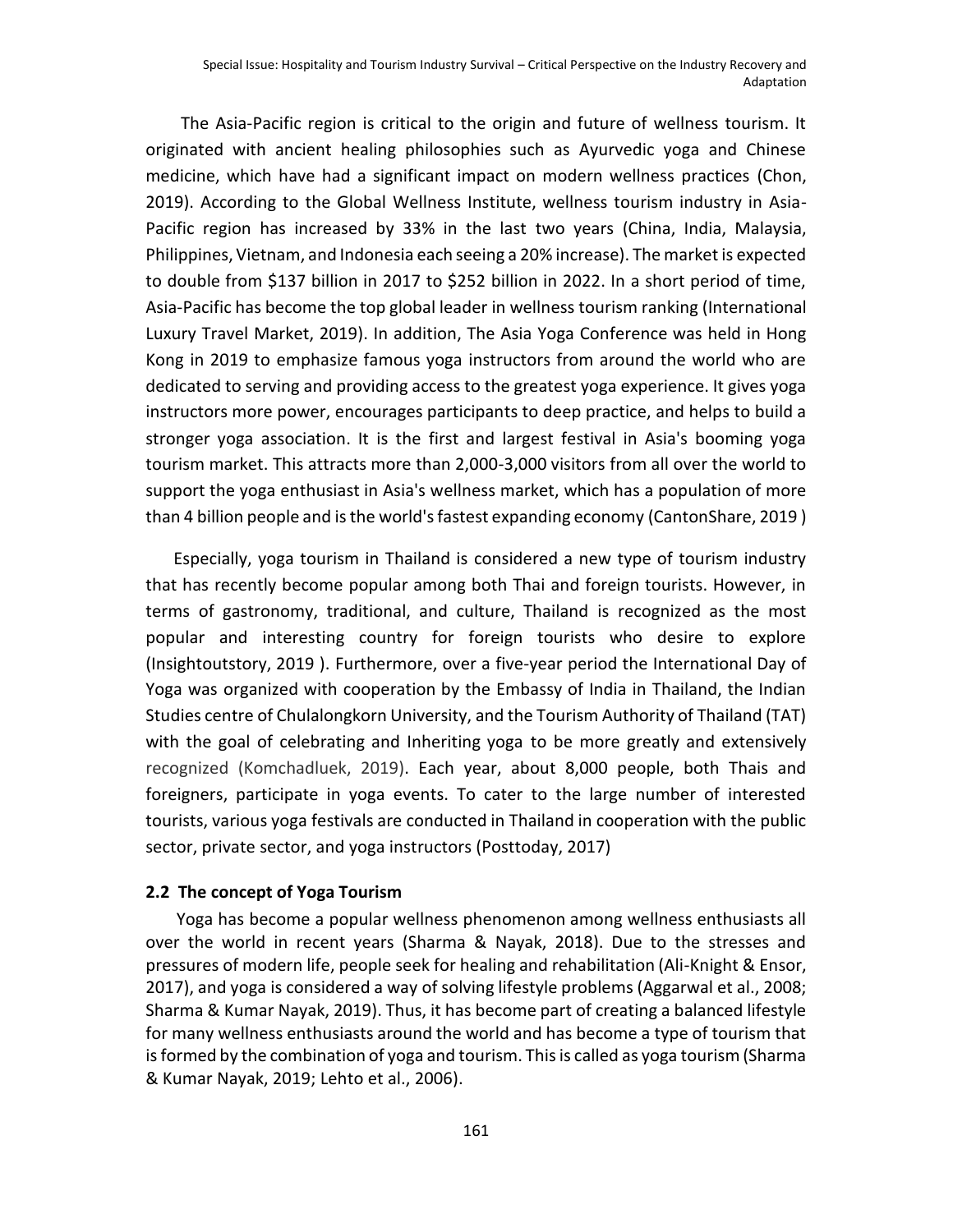Many scholars have characterized yoga tourism in a variety of ways, dividing it into various types of tourism. Yoga tourism is part of wellness and health tourism; it is a journey to a destination for yoga practice and related wellness activities that improve the balance of both physical and mental states. )Aggarwal et al., 2008; Lehto et al., 2006; Liberman, 2004; Maddox, 2015; Nichter, 2013; Sharpley & Sundaram, 2005). It is also known as religious and spiritual tourism, which emphasizes unity of body, mind, and spirit in religious beliefs )Connell, 2006; Gerritsma, 2009; Koncul, 2012; Smith & Kelly, 2006; Smith & Puczkó, 2009). Additionally it can be regarded as an alternative tourism that avoids negative impacts and promotes positive social, cultural, and environmental impacts )Konu, 2010; Lehto et al., 2006). Perhaps under Special Interest Tourism it is a niche market aimed to cater to individual or niche interests in a certain location in order to generate distinct interests and provide yoga tourists with unique experiences )Redekop, 1999). It can be described as a new type of Slow Tourism, which involves traveling slowly and taking time to experience deeply. Similarly, yoga tourists live slowly and take time to enjoy their surroundings while learning about yoga at their destination ) Tiyce & Wilson, 2012). However, for this study, the researchers categorized yoga tourism under a wellness tourism in which tourists travel to participate in yoga and related wellness activities in order to enhance the overall balance of body, mind, and spirit.

#### **2.3 The concept of Yoga Destination Development**

The rapid growth of the yoga tourism has resulted in a significant market share and increasing competition, and determining the level of competitiveness has become critical in calculating the effectiveness of a destination attraction in comparison to its competitors. Consequently, with increased competitiveness, substantial changes are occurring around the world that influence the yoga tourist experience (Dwyer et al., 2016).

Tourism Destination Development refers to the strategic planning and advancement of a given area to support the changing demands of tourists visiting a constantly changing tourist destination. Focusing on the supply side of tourism provides a positive experience that can be recognized by quality infrastructure and excellent services to attract repeat visitors )Destination British Columbia, 2020). Tourism also greatly enhances the destination's efficiency. Infrastructure and tourism facilities need to be improved for the destination to become more attractive (Nagle, 1999). Furthermore, decisions about investment, employee recruitment, and training are crucial for a destination's success. Additionally, tourism marketers and developers must promote their destination in order to create an image that attracts and targets this tourist market (Laws, 1995).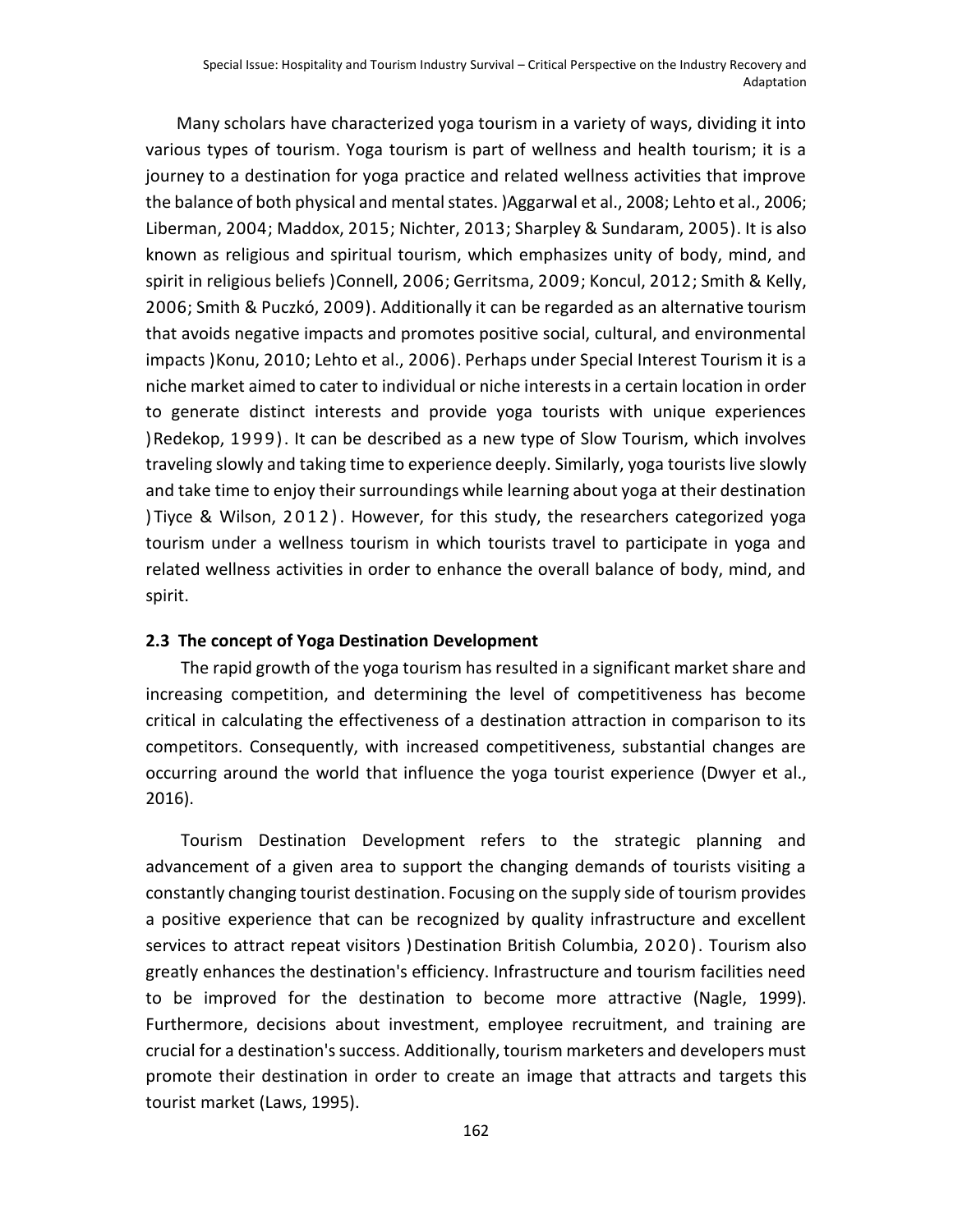However, this study has applied a model of destination competitiveness and sustainability presented by Ritchie and Crouch (2010) and Dwyer and Kim (2003). It is an important indicator of a yoga destination's preparedness as a tool for identifying characteristics that are critical to a tourist's success and decision-making. It was emphasized that any tourist attraction's potential will be determined by its development and duration, and must have tourism resources, including human resource, cultural, and economic, to be sustainable.

There are two crucial components for developing a yoga destination. Firstly, yoga destination development )YDD(, in terms of core resources, is one of the most important aspects of a destination's attraction. These are the primary factors that drive tourists to attend a particular location such as physiography and climate, culture and history, market ties, mix of activities, special events, entertainment, and the tourism superstructure. Secondly, yoga destination development )YDD(in terms of supporting elements provide or support a basis for the development of a successful tourism industry. A destination with a richness of core resources and attractions but with a scarcity of supporting elements may face significant challenges its tourism industry. These elements include infrastructure; accessibility; facility; hospitality; enterprise and political will. Based on discussion above, the following hypotheses are proposed:

## *H1: Core resources have a positive relationship with tourist satisfaction. H2: Supporting elements have a positive relationship with tourist satisfaction.*

#### **2.4 The concept of tourist satisfaction and revisit intention**

Satisfaction can be described as tourists' thoughtful imaginings and expectations before travelling for a destination arising to satisfaction, which varies from person to person depending on personal characteristics. Expectations are based on previous experiences and personal preferences, and the tourist's satisfaction or dissatisfaction is determined by these factors )Vérain, 2015(. Akama and Kieti )2003(maintained that tourist satisfaction relates to tourist loyalty, which benefits in the achievement of economic goals such as increased revenue and increased tourists, resulting in long-term economic success for destinations or tourism activities. Similarly, previous studies have also suggested that when tourists are satisfied with the goods and services offered by a service provider, they are more likely to return in the future (Kouser et al., 2012). On the contrary, Bigne et al. (2001), Ro and Chon (2006), and Tepeci )1999( argue that in a competitive market even satisfied customers may move to competitors because of the potential for better results.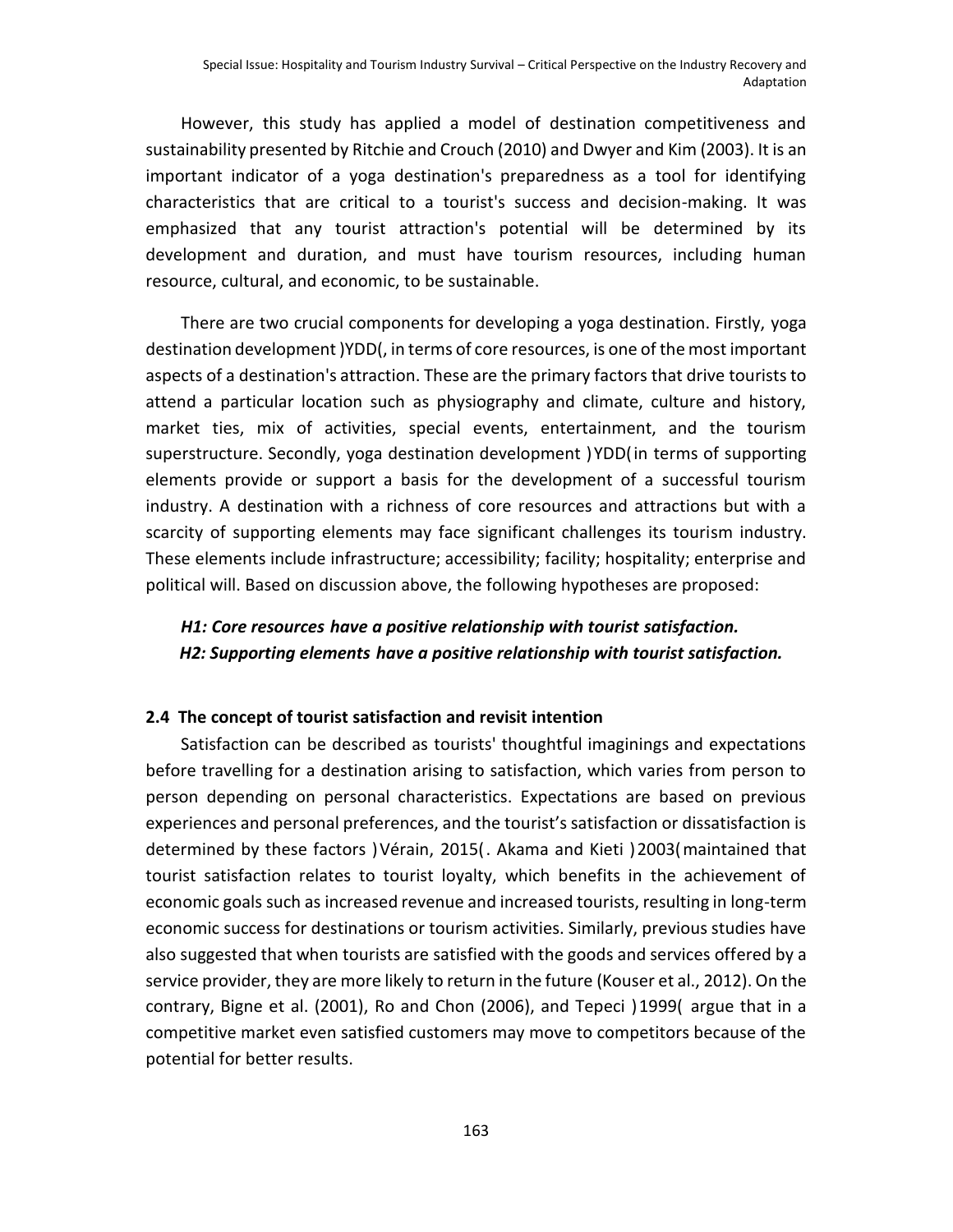Researchers' strongest point is that yoga tourist visitation to a specific destination is a combination of core resources and supporting elements. Accordingly, the core resources are major components that need to be available, including location; personnel; and yoga characteristics; as well as supporting element resources that strengthen destinations to be more approachable and effective. Hence, the two components would be used to explain why a tourist would really want to visit a yoga destination to satisfy a desire. Based on discussion above, the following hypothesis is proposed:

#### *H3: Overall tourist satisfaction has a positive relationship with revisit intention*



Figure 1 shows the research framework for the current study.

Figure 1: Research Framework for this study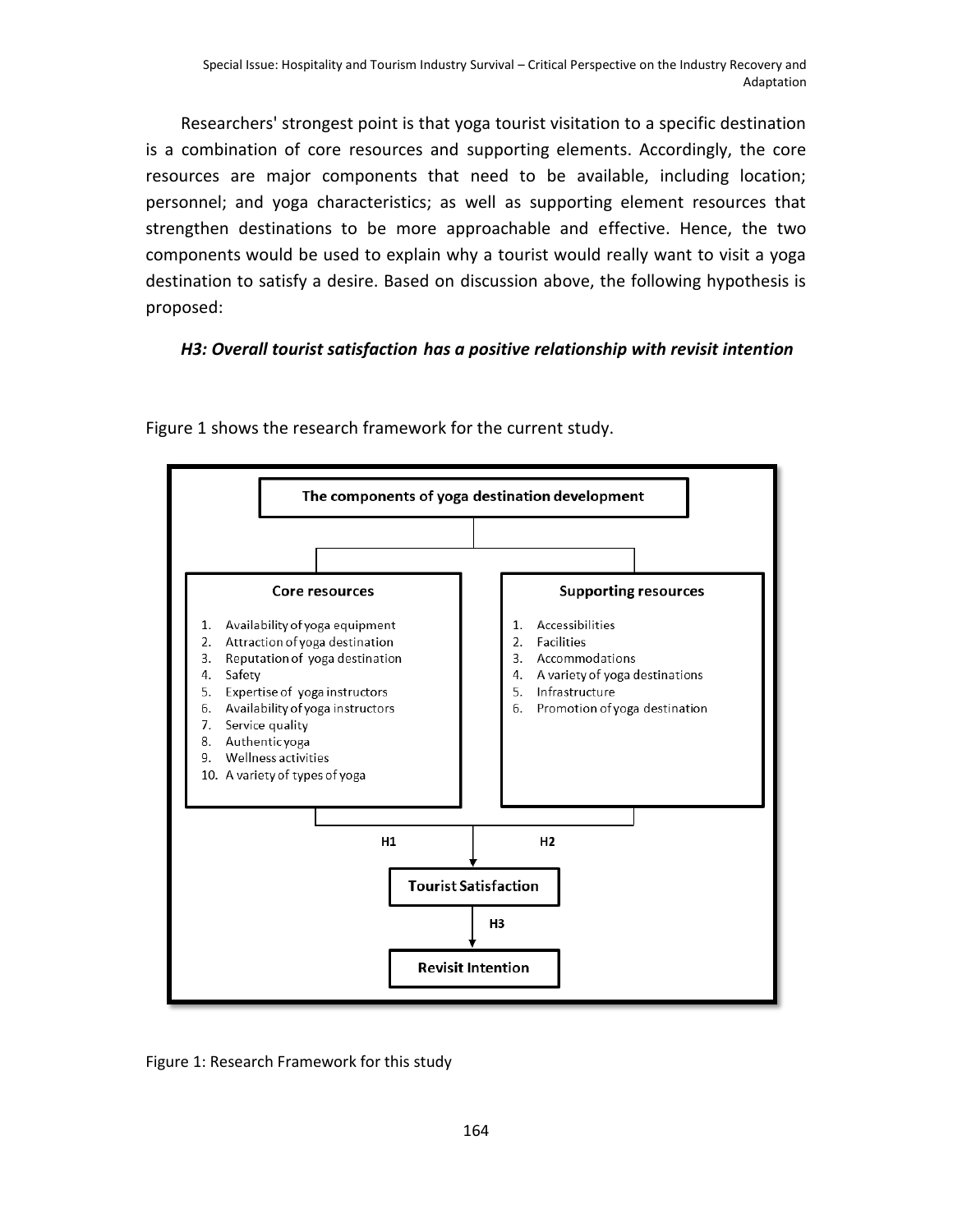# **3 Methodology**

#### **3.1 Data Collection**

A quantitative approach was employed, including the use of a structured questionnaire as the primary data collection instrument. In order to obtain results a quantitative approach involves quantifying and analysing variables. It comprises the use of numerical data and the analysis of such a data using certain statistical procedures to answer questions (Apuke, 2017). In addition, consider that quantitative approach inquires about starts with an issue statement, hypothesis or formulation of the research question, the assessment of relevant literature, and the quantitative analysis of data (Williams, 2007). Besides, this study presented three hypotheses that can be demonstrated by the quantitative approach. The questionnaire used in the study were divided into four sections: the first section looked at the demographics of the participants; the second section looked at the satisfaction toward components of yoga destination development; the third section looked at the overall tourist satisfaction; and the fourth section looked at the revisit intention. The online survey questionnaires were disclosed between January and February 2021 and distributed to many samples, which helps to decrease interview costs and bias. Also, the online survey questionnaires were distributed online to a group of yoga Hua-Hin studios first discovered by firstly contacting yoga studio managers or owners and yoga association presidents/committees; once permission was given the researcher began to collect data and distribute the survey questionnaire forms to our target samples.

#### **3.2 Data Analysis**

This study is quantitative research with data collected using online survey questionnaire. A total of 400 samples were collected from the participants. Descriptive statistics were used to find frequency and percentage of yoga tourist information, and for finding the mean of tourist satisfaction and revisit intention. Inferential statistics were used to examine the relationship between two variables; also multiple regression analysis was used to analyze what components of yoga tourism destination development factors influence satisfaction and revisit intention.

## **3.3 Study Area**

The study focused on the investigate on relationship between components of yoga destination development, yoga tourist satisfaction and revisit intention for the yoga destination in Hua-Hin, Thailand from a tourist perspective. Most importantly, Hua-Hin was chosen as the study area due to being a relatively new wellness destination of Thailand, in the southern Thai province of Prachuap Khiri Khan that is rapidly growing in popularity as a Bangkok alternative ( Born Distinction,2011). Since the 1920s, it has transformed from a peaceful fishing village to a popular getaway for many tourists both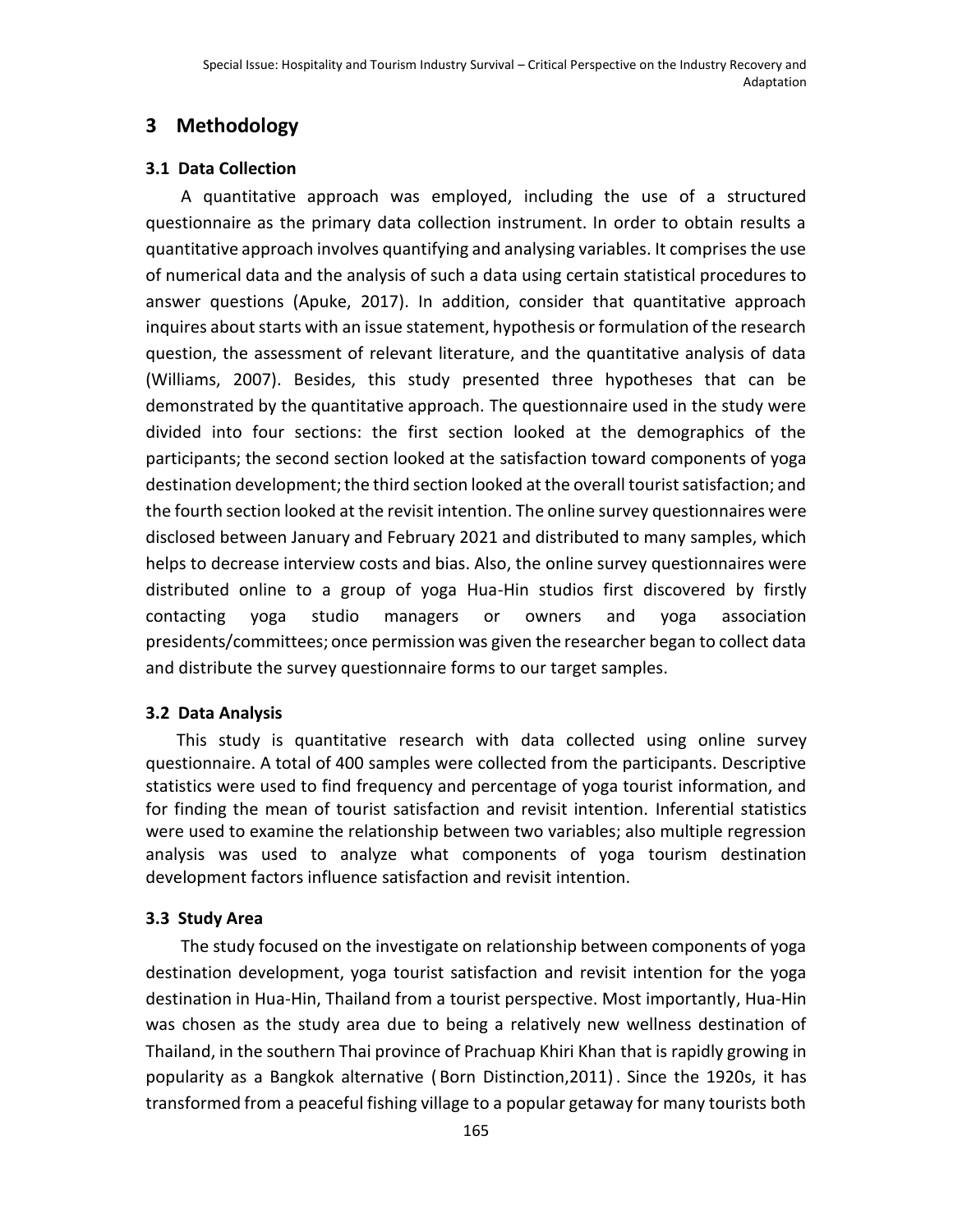domestic and international using it as a retirement home since it is quiet, clean, and family–oriented (Chiva-som, 2020). In addition, for and after the Covid-19 pandemic, Hua-Hin has stayed on sustainable visitor arrivals within a five-year plan. Due to its strategic location and proximity to Bangkok, it was expected to recover faster than other tourist destinations in the country (C9 Hotelworks, 2020).

#### **3.4 Participants of this study**

The sample group of the population target in this study are wellness tourists who travelled and participated in yoga activity in Hua-Hin, Thailand. The sample group was chosen by using non-probability sampling with purposive sampling method, in which the researcher has determined the criteria for selecting consenting persons to participate in this study. Significantly, the criteria for this study required respondents to be above twenty years old and have had the experience of participating in yoga activity in Hua-Hin for a period not exceeding one year. The sample size was determined through unknown size or proportion of the population according to the Cochran formula, which was considered especially useful in conditions with a large population.

#### **4 Findings**

#### **4.1 Participant profiles**

Regarding the data collected using online survey questionnaire of the participants' general information about gender, age, country, education, average monthly income, and experience of practicing yoga, the finding of this study found that the 400 participantsfrom all overseas were females (80.3%) and males (19.7%), with most aged between 41-49 years (32.8%), followed by ages between 31-40 years (28.2%), 50-60 years (20.3%), 20-25 years (11.8%), and ages between 26-30 years (7%) having a smaller proportion respectively. The most tourists who travelled to and participated in yoga came from Asia 56% )Thailand, Singapore, China, Hong Kong, and Malaysia(, followed by Europe 26% )England, Germany, and Sweden(, North America 8% )USA, Canada, and Mexico(, Australia 7.8% )New Zealand and Australia(, South America 1.8% )Brazil and Columbia, and Africa 0.5% ) Egypt( having a smaller proportion respectively. The respondents had the most education level at the bachelor's degree level (60%), below the bachelor's degree (19%), the master's degree (17%), the smallest being those who have graduated with a Doctoral degree are in the rate of only 4 percent (4%). Moreover, the average monthly income of participants: more than 35,000 Baht (40%), followed by the average monthly income level at 30,001-35,000 Baht (16.8%). Next is the average monthly income 15,001-20,000 Baht (15.5%), the rest of average monthly income are less than 15,000 Baht (9.8%), 20,001-25,000 Baht (9.3%), and 25,001-30,000 Baht (8.8%), respectively as shown in table 1 below.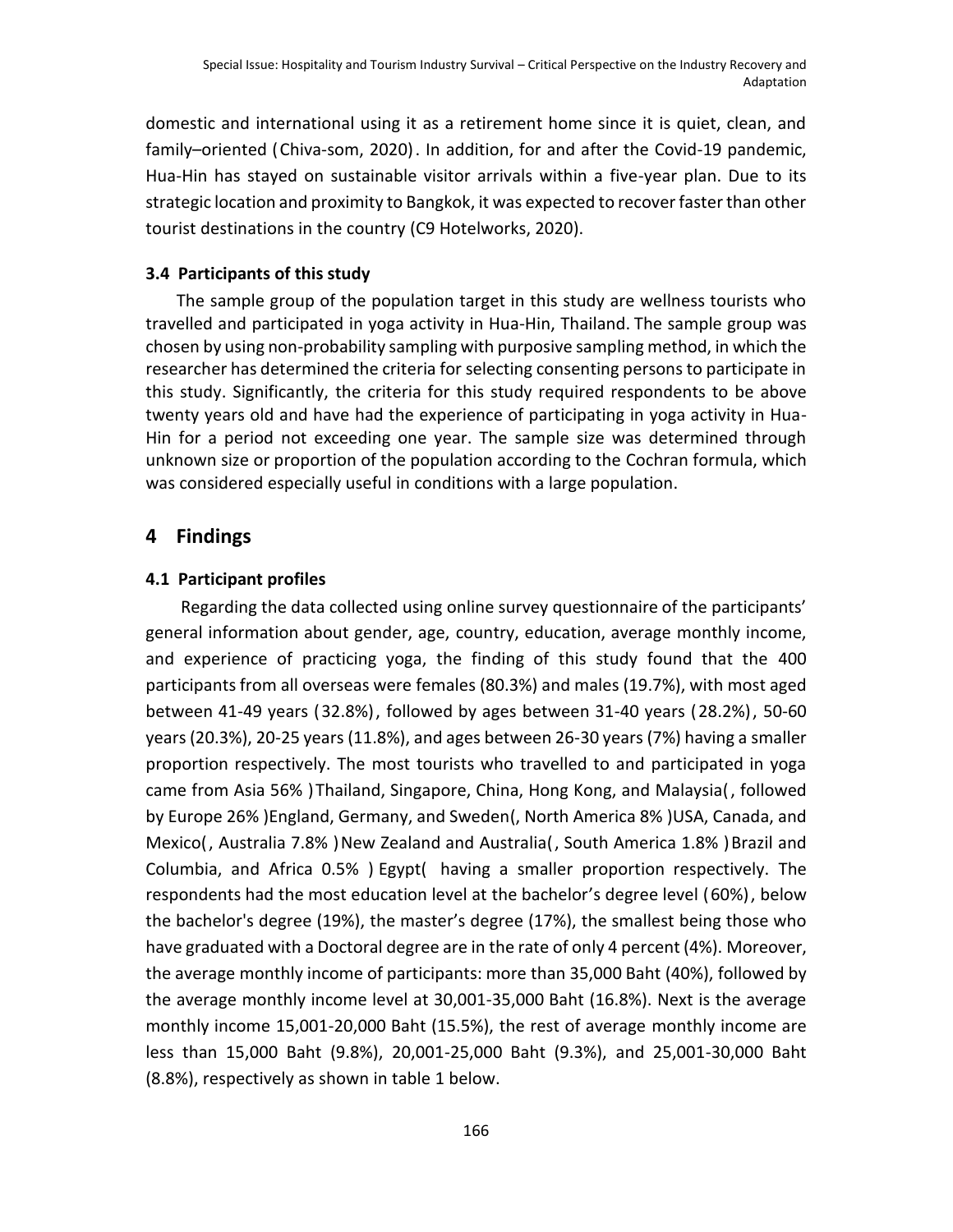| Special Issue: Hospitality and Tourism Industry Survival – Critical Perspective on the Industry Recovery and |
|--------------------------------------------------------------------------------------------------------------|
| Adaptation                                                                                                   |

| Variables         | Categories              | Frequencies    | Percentage (%) |
|-------------------|-------------------------|----------------|----------------|
| Gender            | Male                    | 79             | 19.7           |
|                   | Female                  | 321            | 80.3           |
| Age               | 20-25 years             | 47             | 11.8           |
|                   | $26-30$ years           | 28             | $\overline{7}$ |
|                   | 31-40 years             | 113            | 28.2           |
|                   | 41-49 years             | 131            | 32.8           |
|                   | 50-60 years             | 81             | 20.3           |
| Country of origin | Asia                    | 224            | 56             |
| (Divided by       | Europe                  | 104            | 26             |
| continents)       | North America           | 32             | 8              |
|                   | South America           | 7              | 1.8            |
|                   | Africa                  | $\overline{2}$ | 0.5            |
|                   | Australia               | 31             | 7.8            |
| Education         | Below bachelor's degree | 76             | 19             |
|                   | Bachelor's degree       | 240            | 60             |
|                   | Master's degree         | 68             | 17             |
|                   | Doctoral degree         | 16             | 4              |
| Average monthly   | Less than 15,000 Baht   | 39             | 9.8            |
| income            | 15,001-20,000 Baht      | 62             | 15.5           |
|                   | 20,001-25,000 Baht      | 37             | 9.3            |
|                   | 25,001-30,000 Baht      | 35             | 8.8            |
|                   | 30,001-35,000 Baht      | 67             | 16.8           |
|                   | More than 35,000 Baht   | 160            | 40             |

Table 1: Participant profiles

However, considering the experience of tourists practicing yoga, it was found that those having experienced practicing yoga between 1-5 years comprised 197 participants (49.2%), followed by 113 participants practicing yoga experience between 6-10 years (28.2%), while 49 participants (12.3%) have experienced practicing yoga between 11-15 years. The rest of the experience of practicing yoga are more than 20 years for 27 participants (6.8%), and between 16-19 years for 14 participants (3.5%)**.**

#### **4.2 Data Analysis**

Pearson Correlation Coefficient analysis is a measure of a relationship between two variables in its broadest sense (Schober, Boer & Schwarte, 2018). In terms of hypothesis 1, the study found that the core resources for YDD had a significant and positive relationship with tourist satisfaction. Authentic yoga had the highest level of relationship with tourist satisfaction, 54%, followed by Wellness activities which had a level of relationship with tourist satisfaction at 52%, also service quality which had a level of relationship with tourist satisfaction at 40%. In addition, a variety of types of yoga, attraction of yoga destination, expertise of yoga instructors, availability of yoga instructors, and reputation of yoga destination had a level of relationship with tourist satisfaction at 37%, 35%, 33%, 32%, 28%, respectively. There is a 25% relationship level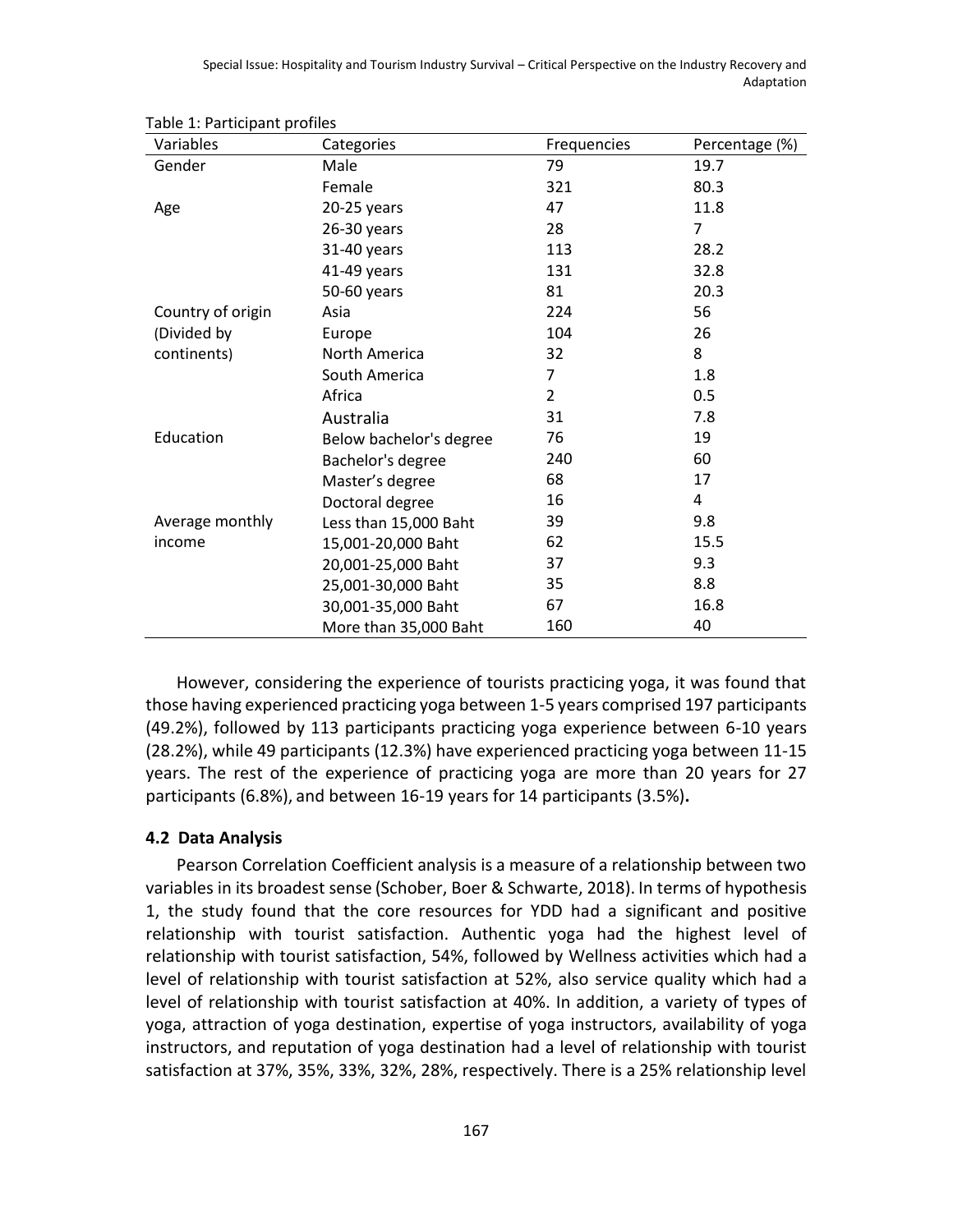of availability of yoga equipment and tourist satisfaction. Lastly, the lowest level of relationship is safety and tourist satisfaction at 20%. As shown in table 2 below.

| Pearson's correlation<br>Level of Satisfaction<br>Core Resources for YDD<br>coefficient<br>$.246**$<br>1. Availability of yoga equipment<br>r<br>.000<br>p<br>2. Attraction of yoga destination<br>$.350**$<br>r<br>.000<br>р<br>3. Reputation of yoga destination<br>$.276**$<br>r<br>.000<br>p<br>4. Safety<br>$.200**$<br>r<br>.000<br>р<br>5. Expertise of yoga instructors<br>$.334**$<br>r<br>.000<br>р<br>$.323**$<br>r<br>6. Availability of yoga instructors<br>.000<br>р<br>r<br>7. Service quality<br>$.401**$<br>р<br>.000<br>r<br>8. Authentic yoga<br>$.541**$<br>р<br>.000<br>r<br>9. Wellness activities<br>$.521**$<br>р<br>.000<br>r | Table 2: Correlation coefficient between core resources for YDD and tourist satisfaction |  |          |  |  |  |
|--------------------------------------------------------------------------------------------------------------------------------------------------------------------------------------------------------------------------------------------------------------------------------------------------------------------------------------------------------------------------------------------------------------------------------------------------------------------------------------------------------------------------------------------------------------------------------------------------------------------------------------------------------|------------------------------------------------------------------------------------------|--|----------|--|--|--|
|                                                                                                                                                                                                                                                                                                                                                                                                                                                                                                                                                                                                                                                        |                                                                                          |  |          |  |  |  |
|                                                                                                                                                                                                                                                                                                                                                                                                                                                                                                                                                                                                                                                        |                                                                                          |  |          |  |  |  |
|                                                                                                                                                                                                                                                                                                                                                                                                                                                                                                                                                                                                                                                        |                                                                                          |  |          |  |  |  |
|                                                                                                                                                                                                                                                                                                                                                                                                                                                                                                                                                                                                                                                        |                                                                                          |  |          |  |  |  |
|                                                                                                                                                                                                                                                                                                                                                                                                                                                                                                                                                                                                                                                        |                                                                                          |  |          |  |  |  |
|                                                                                                                                                                                                                                                                                                                                                                                                                                                                                                                                                                                                                                                        |                                                                                          |  |          |  |  |  |
|                                                                                                                                                                                                                                                                                                                                                                                                                                                                                                                                                                                                                                                        |                                                                                          |  |          |  |  |  |
|                                                                                                                                                                                                                                                                                                                                                                                                                                                                                                                                                                                                                                                        |                                                                                          |  |          |  |  |  |
|                                                                                                                                                                                                                                                                                                                                                                                                                                                                                                                                                                                                                                                        |                                                                                          |  |          |  |  |  |
|                                                                                                                                                                                                                                                                                                                                                                                                                                                                                                                                                                                                                                                        |                                                                                          |  |          |  |  |  |
|                                                                                                                                                                                                                                                                                                                                                                                                                                                                                                                                                                                                                                                        |                                                                                          |  |          |  |  |  |
|                                                                                                                                                                                                                                                                                                                                                                                                                                                                                                                                                                                                                                                        |                                                                                          |  |          |  |  |  |
|                                                                                                                                                                                                                                                                                                                                                                                                                                                                                                                                                                                                                                                        |                                                                                          |  |          |  |  |  |
|                                                                                                                                                                                                                                                                                                                                                                                                                                                                                                                                                                                                                                                        |                                                                                          |  |          |  |  |  |
|                                                                                                                                                                                                                                                                                                                                                                                                                                                                                                                                                                                                                                                        |                                                                                          |  |          |  |  |  |
|                                                                                                                                                                                                                                                                                                                                                                                                                                                                                                                                                                                                                                                        |                                                                                          |  |          |  |  |  |
|                                                                                                                                                                                                                                                                                                                                                                                                                                                                                                                                                                                                                                                        |                                                                                          |  |          |  |  |  |
|                                                                                                                                                                                                                                                                                                                                                                                                                                                                                                                                                                                                                                                        |                                                                                          |  |          |  |  |  |
|                                                                                                                                                                                                                                                                                                                                                                                                                                                                                                                                                                                                                                                        |                                                                                          |  |          |  |  |  |
|                                                                                                                                                                                                                                                                                                                                                                                                                                                                                                                                                                                                                                                        |                                                                                          |  |          |  |  |  |
|                                                                                                                                                                                                                                                                                                                                                                                                                                                                                                                                                                                                                                                        |                                                                                          |  |          |  |  |  |
|                                                                                                                                                                                                                                                                                                                                                                                                                                                                                                                                                                                                                                                        |                                                                                          |  |          |  |  |  |
|                                                                                                                                                                                                                                                                                                                                                                                                                                                                                                                                                                                                                                                        |                                                                                          |  |          |  |  |  |
|                                                                                                                                                                                                                                                                                                                                                                                                                                                                                                                                                                                                                                                        |                                                                                          |  |          |  |  |  |
|                                                                                                                                                                                                                                                                                                                                                                                                                                                                                                                                                                                                                                                        |                                                                                          |  |          |  |  |  |
|                                                                                                                                                                                                                                                                                                                                                                                                                                                                                                                                                                                                                                                        |                                                                                          |  |          |  |  |  |
|                                                                                                                                                                                                                                                                                                                                                                                                                                                                                                                                                                                                                                                        |                                                                                          |  |          |  |  |  |
|                                                                                                                                                                                                                                                                                                                                                                                                                                                                                                                                                                                                                                                        |                                                                                          |  |          |  |  |  |
|                                                                                                                                                                                                                                                                                                                                                                                                                                                                                                                                                                                                                                                        | 10. A variety of types of yoga                                                           |  | $.373**$ |  |  |  |
| р<br>.000                                                                                                                                                                                                                                                                                                                                                                                                                                                                                                                                                                                                                                              |                                                                                          |  |          |  |  |  |

*Note:* \*\* Correlation is significant at the 0.01 level (2-tailed).

Supported by the findings of Multiple Regression Analysis with Stepwise, the prediction coefficient ( $\mathsf{R}^2$ ) was moderate level at 0.446, indicating that core resources for YDD had a positive influence on tourist satisfaction, up to 45%. Only seven variables had a positive influence on tourist satisfaction with statistical significance (P<0.05) when measured by each variable. Furthermore, it can be described as acceptance variables. Wellness activities had the most positive influence, that is, when the number of wellness activities increases by 1 unit, it results in tourist satisfaction increasing to .283 units or approximately 28% ( $\beta$  = .283, t = 5.958, p <0.001). The second most influential variable was authentic yoga, that is, when the number of units in authentic yoga supported by 1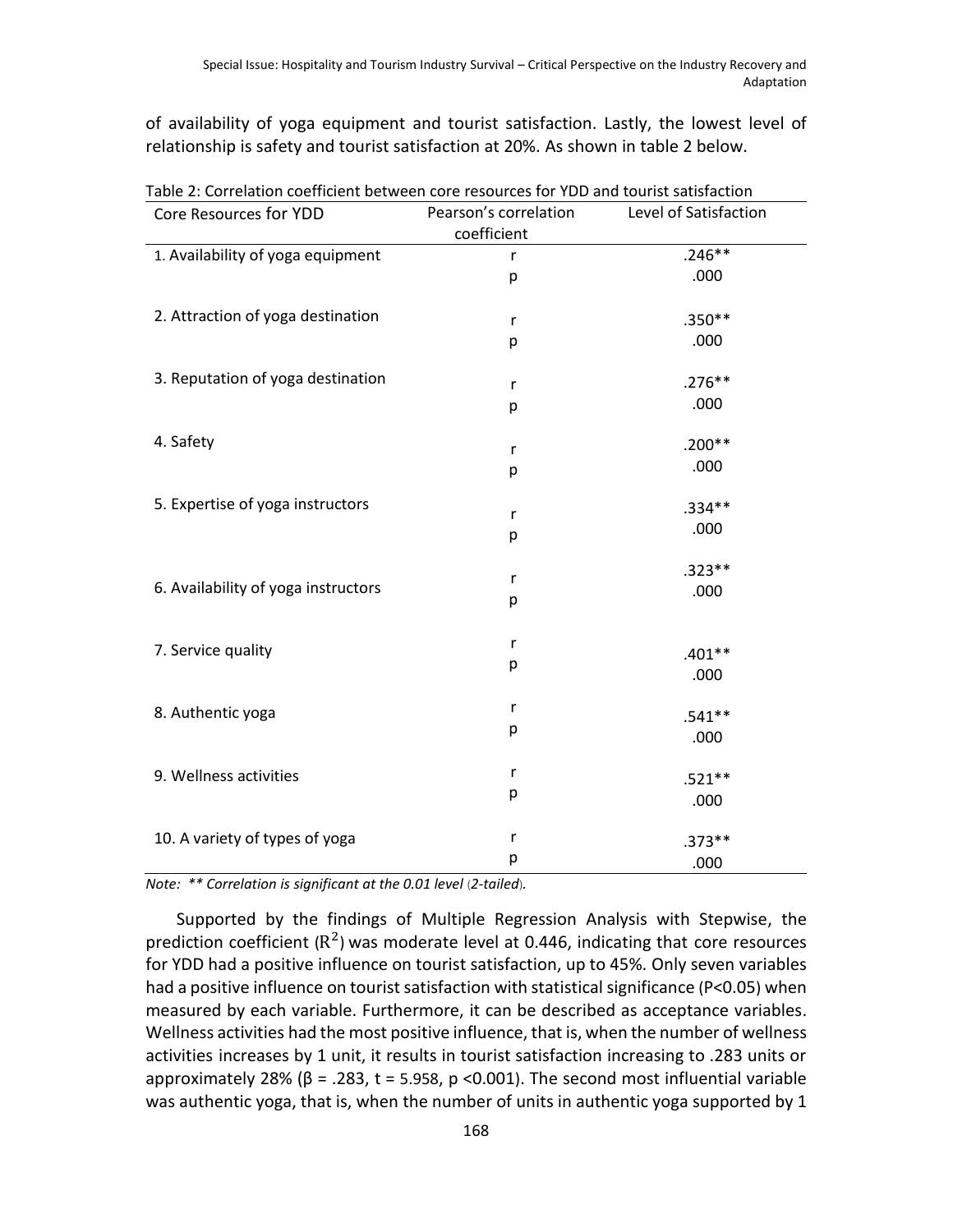unit, it results in tourist satisfaction increasing to .227 units or approximately 23% (β = .227, t = 4.375, p <0.001). The third variable having an effect on tourist satisfaction was service quality; when the number of units in service quality increases by 1 unit, it results in tourist satisfaction increasing to .219 units or approximately 22% ( $\beta$  = .219, t = 4.687, p <0.001). The fourth variable having an effect on tourist satisfaction was attraction of yoga destination; when the number of attractions of yoga destination increases by 1 unit, it results in tourist satisfaction increasing to .170 units or approximately 17% ( $\beta$ = .170, t = 3.681, p <0.001). The fifth variable having an effect on tourist satisfaction was availability of yoga equipment, which had an indirect influence on tourist satisfaction; when the number of units in availability of yoga equipment is not supported by 1 unit, it results in tourist satisfaction decreasing to .139 units or approximately 14% (β = -.139, t = -2.985, p <0.05). Also, the sixth variable having an effect on tourist satisfaction was expertise of yoga instructors; when the number of expertise of yoga instructors increases by 1 unit, it results in tourist satisfaction increasing to .108 units or approximately 11% ( $\beta$  = .108, t = 2.511, p < 0.05). The seventh variable that had minimal influence on tourist satisfaction was reputation of yoga destination; when the number of units in reputation of yoga destination increases by 1 unit, it results in tourist satisfaction increasing to .095 units or approximately 10% ( $\beta$  = .095, t = 2.098, p <0.05). Additionally, the Durbin-Watson value of 1.888 indicates independent expectation, which is between 1.5 and 2.5. As shown in table 3 below.

| Core Resources for YDD               |          | Unstandardized | Standardized   | t        | Sig.  | $R^2$ |
|--------------------------------------|----------|----------------|----------------|----------|-------|-------|
|                                      |          | Coefficients   | Coefficients   |          |       |       |
|                                      | B        | Std.error      | Beta $(\beta)$ |          |       |       |
| 1. Authentic yoga                    | 0.183    | 0.042          | 0.227          | 4.375    | 0.000 | 0.446 |
| 2. Wellness activities               | 0.242    | 0.041          | 0.283          | 5.958    | 0.000 |       |
| 3. Service quality                   | 0.178    | 0.038          | 0.219          | 4.687    | 0.000 |       |
| 4. Attraction of yoga<br>destination | 0.129    | 0.035          | 0.170          | 3.681    | 0.000 |       |
| 5. Availability of yoga<br>equipment | $-0.145$ | 0.049          | $-0.139$       | $-2.985$ | 0.003 |       |
| 6. Expertise of yoga<br>instructors  | 0.101    | 0.040          | 0.108          | 2.511    | 0.012 |       |
| 7. Reputation of yoga<br>destination | 0.073    | 0.035          | 0.095          | 2.098    | 0.037 |       |

Table 3: Multiple regression analysis with stepwise method of the core resources for YDD toward tourist satisfaction.

*Note: Dependent Variable: Tourist satisfaction, F =45.002, Durbin-Watson = 1.888*

In terms of hypothesis 2, the study found that the supporting resources for YDD had a significant and positive relationship with tourist satisfaction at the level of 0.01. Regarding accommodations had the highest level of relationship with tourist satisfaction at 45%, followed by facilities and a variety of yoga destinations had a level of relationship with tourist satisfaction at 40%. Relationship of promotion of yoga destination had a level with tourist satisfaction at 34%. Additionally, accessibilities had a relationship level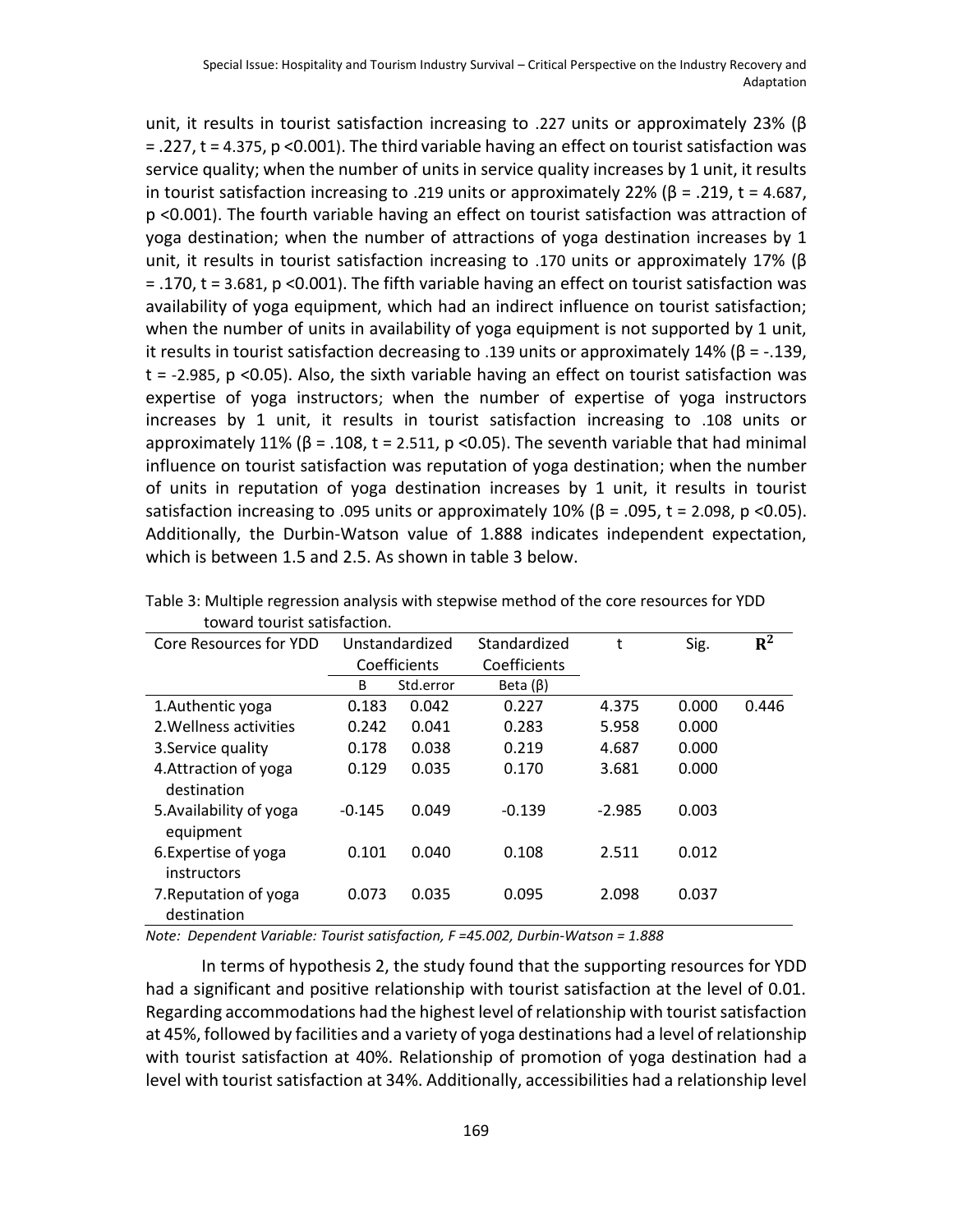with tourist satisfaction at 20%. Lastly, the lowest level of relationship with tourist satisfaction was infrastructure at 15%. As shown in table 4 below.

| <b>sausiacuoii</b>               |                                      |                       |
|----------------------------------|--------------------------------------|-----------------------|
| Supporting Resources for YDD     | Pearson's correlation<br>coefficient | Level of Satisfaction |
| 1. Accessibilities               | r                                    | $.202**$              |
|                                  | р                                    | .000                  |
| 2. Facilities                    | r                                    | $.403**$              |
|                                  | р                                    | .000                  |
| 3. Accommodations                | r                                    | $.450**$              |
|                                  | р                                    | .000                  |
| 4. A variety of yoga destination | r                                    | .399**                |
|                                  | р                                    | .000                  |
| 5. Infrastructure                | r                                    | $.153***$             |
|                                  | р                                    | .000                  |
| 6. Promotion of yoga destination | r<br>р                               | $.336**$<br>.000      |
|                                  |                                      |                       |

Table 4: Correlation coefficient between supporting resources for YDD and tourist satisfaction

*Note:* \*\* Correlation is significant at the 0.01 level (2-tailed).

Supported by the findings of Multiple Regression Analysis with Stepwise, the prediction coefficient ( $R^2$ ) was moderate level at 0.397, indicating that supporting resources for YDD had a positive influence on tourist satisfaction up to 40%. Only five variables had a positive influence on tourist satisfaction with statistical significance (P<0.05) when measured by each variable. Furthermore, it can be described as acceptance variables. Accommodations had the most positive influence, that is, when the number of accommodations supported by 1 unit, it results in tourist satisfaction increasing to .314 units or approximately 31% ( $\beta$  = .314, t = 5.930, p <0.001). Then, the second variable having an effect on tourist satisfaction was accessibilities with an indirect influence on the tourist satisfaction; when the number of accessibilities is not supported by 1 unit, it results in tourist satisfaction decreasing to .190 units or approximately 19% ( $\beta$  = -.190, t = -3.953, p <0.001). Facilities was the third variable having an effect on tourist satisfaction; when the number of facilities supported by 1 unit, it results in tourist satisfaction increasing to .164 units or approximately 16% ( $\beta$ = .164, t = 3.020, p <0.05). The fourth variable having an effect on tourist satisfaction was promotion of yoga destination; when the number of promotions of yoga destination increases by 1 unit, it results in tourist satisfaction increasing to .155 units or approximately 16% (β = .155, t = 2.818, p <0.05). The fifth variable having minimal influence on tourist satisfaction was a variety of yoga destination; when the number of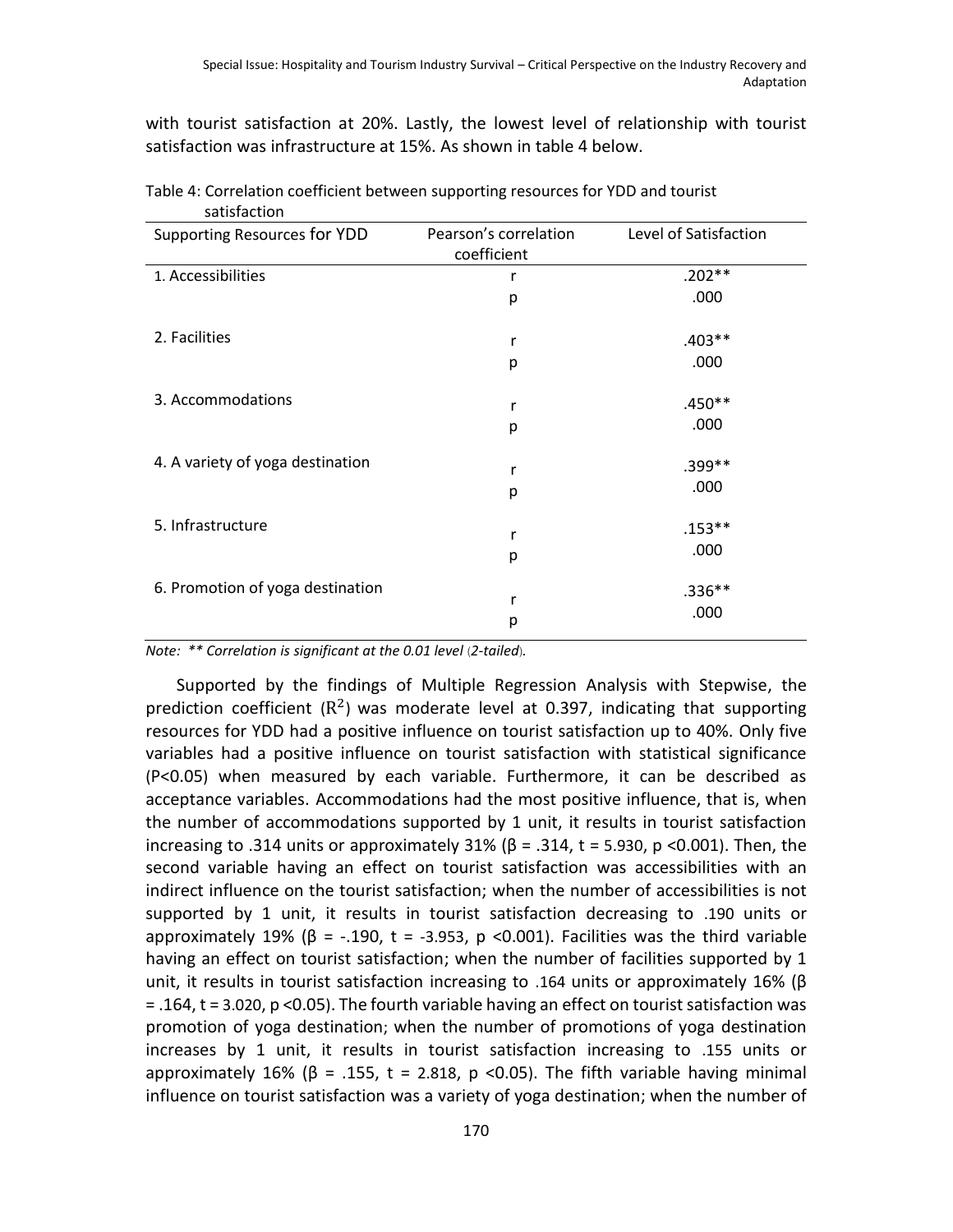units in a variety of yoga destination increases by 1 unit, it results in tourist satisfaction increasing to .145 units or approximately  $15\%$  ( $\beta$  = .145, t=2.511, p<0.05). Additionally, the Durbin-Watson value of 1.905 indicates independent expectation, which is between 1.5 and 2.5. As shown in table 5 below.

| toward tourist satisfaction.        |          |                |                |          |       |       |
|-------------------------------------|----------|----------------|----------------|----------|-------|-------|
| <b>Supporting Resources</b>         |          | Unstandardized | Standardized   |          | Sig.  | $R^2$ |
| for YDD                             |          | Coefficients   | Coefficients   |          |       |       |
|                                     | B        | Std.error      | Beta $(\beta)$ |          |       |       |
| 1.Accomodations                     | 0.286    | 0.048          | 0.314          | 5.930    | 0.000 | 0.397 |
| 2. Facilities                       | 0.166    | 0.055          | 0.164          | 3.020    | 0.003 |       |
| 3. Promotion of yoga<br>destination | 0.082    | 0.029          | 0.155          | 2.818    | 0.005 |       |
| 4. Accessibilities                  | 0.149    | 0.038          | $-0.190$       | $-3.953$ | 0.000 |       |
| 5.A variety of yoga<br>destinations | $-0.123$ | 0.049          | 0.145          | 2.511    | 0.012 |       |

Table 5: Multiple regression analysis with stepwise method of the supporting resources for YDD toward tourist satisfaction.

*Note: Dependent Variable: Tourist satisfaction, F =33.217, Durbin-Watson = 1.905*

In term of hypothesis 3, the study found the significant relationship between overall tourist satisfaction and revisit intention. The findings confirmed that overall tourist satisfaction was related to revisit intention at the level of 0.01, with overall tourist satisfaction having a relationship with revisit intention of more than 61%. According to the results of Multiple Regression Analysis with Stepwise Method, the prediction coefficient (R2) was moderate level at 0.374, indicating that tourist satisfaction had a positive influence on revisit intention by 37%. As shown in table 6 below.

| Table 6: Correlation coefficient between tourist satisfaction and revisit intention |                                      |                            |
|-------------------------------------------------------------------------------------|--------------------------------------|----------------------------|
| Tourist satisfaction                                                                | Pearson's correlation<br>coefficient | Level of Revisit Intention |
| 1. overall tourist satisfaction                                                     |                                      | $.612**$                   |
|                                                                                     |                                      | .000                       |
|                                                                                     |                                      |                            |

Table 6: Correlation coefficient between tourist satisfaction and revisit intention

*Note:* \*\* Correlation is significant at the 0.01 level (2-tailed).

## **5 Discussion and Conclusion**

The findings of the study support and confirms that the core resources for YDD had a positive influence on tourist satisfaction, for instance, the Wellness activities factor had the most positive influence, indicating that other wellness activities contribute to the diversification of yoga tourism, providing tourists with a deeper experience with the body, mind, and spirit healing travelling. Corresponding to the research of Dillette, Douglas, and Andrzejewski (2019), conducting studies concerned about explored yoga tourism though a priori dimensions of positive psychological well-being, it showed that outdoor activities, alone time, meditation, and yoga lessons are provided for the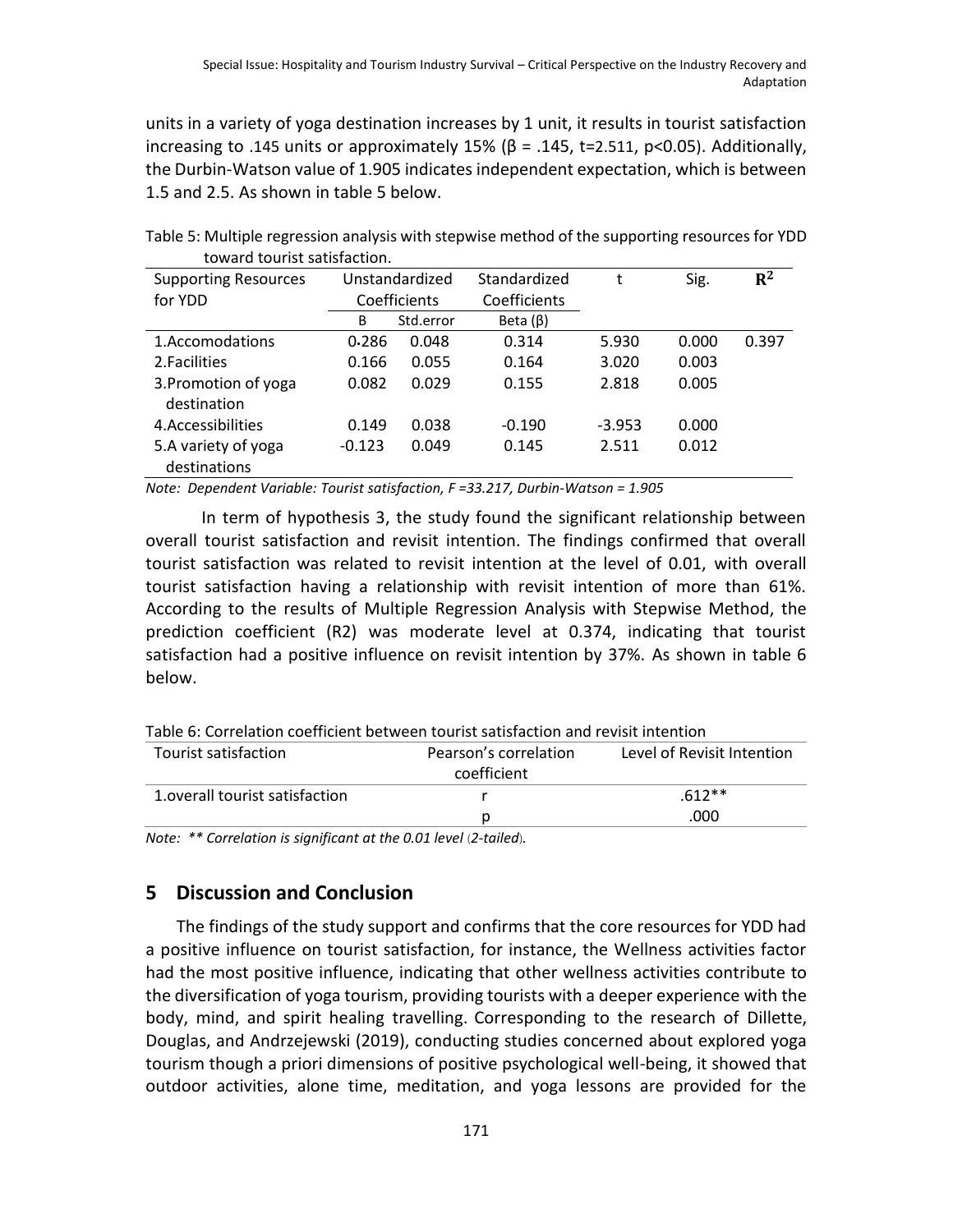transformational experience, which brings to certain attitudinal, emotional, and physical changes. This finding supported that some tourists combine yoga with other wellness activities to gain more experience and better value for their time and money. Furthermore, authentic yoga had a significant positive influence on tourist satisfaction, indicating that the majority of yoga tourists consider travelling to multicultural countries to deepen their yoga practice. Yoga has experienced various modifications, improvements, inventions, and transformations throughout thousands of years and has become popular all around the world. Traditional yoga practices have also been adapted to the local population's way of life. Tourists will realize that in addition to strengthening the body, yoga also has mental and emotional balance benefits, which has been the core philosophy of yoga since its origin. Correspondingly, the research of Ali-Knight and Ensor (2017), conducted studies concerned about an analysis of UK Yoga tourist profiles and the characteristics that motivate yoga practitioners to engage in yoga tourism. The survey showed that the highest motivations for attending a yoga trip, according to participants, were to increase their yoga knowledge and gain a deeper understanding of yoga practice. They expect to benefit from a deep yoga practice in a peaceful location surrounded by gorgeous scenery.

In terms of the supporting resources for YDD most had a positive influence on tourist satisfaction. The study found that accommodations had the strongest positive influence on tourist satisfaction, indicating that accommodations are important component that fulfills all the needs of yoga tourists who were practicing for a long time. According to the findings of this study, Hua-Hin is quite successful in the accommodation business because there are many types of accommodations to accommodate all types of tourists. This confirmed previous a study (Gupta, 2019; Jammu, 2016 & Valentine, 2016) showing the preferences suggested that the accommodation provided a pleasant experience for the tourists. For a positive image of the destination, it is also necessary to develop tourism-supporting accommodations. In addition, facilities were found a significant positive influence on tourist satisfaction, which indicate that facilities will make tourists feel more comfortable in their environment and surroundings. Especially, parking, petrol stations, souvenir shops, shopping malls, and health care centres are some of supporting facilities utilized by tourists to meet their desires, corresponding to support factors in the study of Kartika Maharani, Supriadi and Wisnu Parta (2020), who conducted studies concerning the motivation factors that promote Bali's yoga tourism. It states that facilities are under pull factors that can develop a destination effectively for encouraging tourists to consider Bali as a yoga destination.

Although the tourists were satisfied with the facilities provided, it was found that accessibilities have an indirect influence on tourist satisfaction, in regard that tourists will be more interested in visiting various tourist destinations beyond easy reach if it is convenient to participate in yoga activities and visit various tourist destinations. Due to the fact that this tourist destination is a small city, public transport services are limited. Some yoga tourists may be apprehensive about travelling to destinations outside the city. Also, the stakeholders should collaborate to improve this point in order to satisfy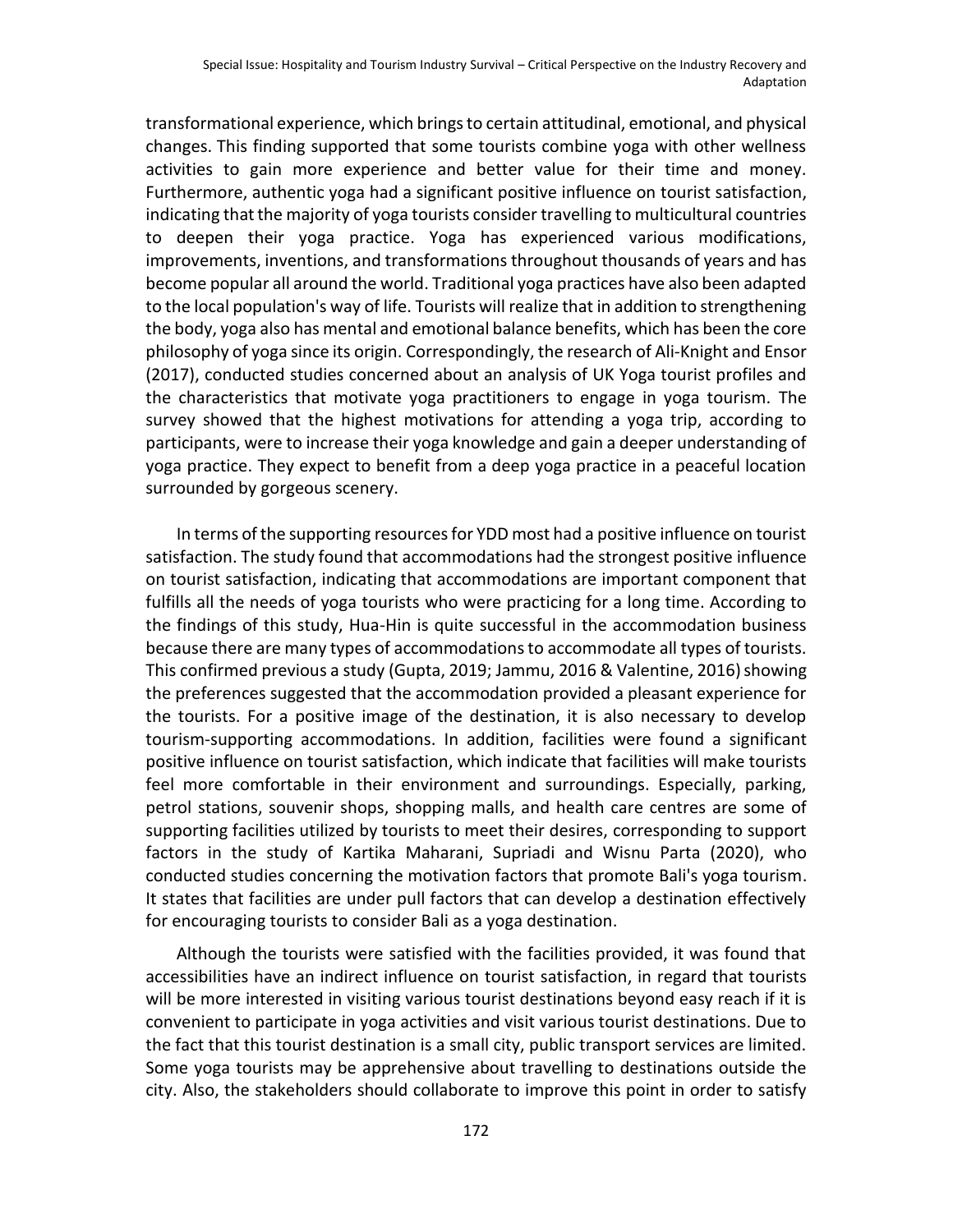tourist needs. It corresponds to the major reasons why promoting yoga tourism can be integrated in a systematic method to form "Brand India" of Kumar (2015), which states that quality is one of the major reasons for the potential growth of yoga tourism and why certain yoga destinations in India exceed quality characteristics, including safety and security; hygiene; accessibility; transparency; authenticity; and harmony with the overall aura of the yoga tourism activity. Yoga tourist perspectives had also reported that the reputation of the yoga destination was at the lowest level on tourist satisfaction. Reasonably, this could be because most of the participants are intensive yoga practitioners looking for a traditional yoga experience with a yoga instructor that emphasizes authentic yoga. This vacation is about much more than checking out the tourist attraction's reputation. However, the reputation of the tourist attraction is still a point of attraction for tourists. Therefore, stakeholders still need to develop the image recognition to be widely known, along with relevance to the characteristics of yoga tourist visiting India (Nichter, 2013). The highlights of yoga characteristics are learning more and gaining a deeper understanding of the technique and searching for authenticity in spiritual travelling. Some become yoga instructors in their hometown. Further analysis showed that yoga tourists are more likely to revisit and recommend to others to travel to Hua-Hin, Thailand if they are satisfied with the core resources and supporting resources. Hence, the stakeholders need to concentrate on developing strategies in their destination to encourage yoga tourists to revisit (Sharma & Kumar Nayak, 2019).

## **6 Theoretical and Practical contribution**

This study provides insightful for theoretical contribution, especially the yoga destination development model; it based on two main yoga resources; firstly, core and supporting resources; The core resource comprises of: authentic yoga, wellness activities, **e.g.** ballroom dancing, pilates, meditation, zumba., service quality, attraction of yoga destination, availability of yoga equipment, **e.g.** yoga mat, strap, block, mat cleaning wipe., expertise of yoga instructors, reputation of yoga destination. The supporting resource comprises of: a variety of yoga destinations, **e.g.** natural, cultural, historical, recreational., promotion of yoga destination, facilities, **e.g.** restaurant, shopping mall, entertainment, souvenir shop., accommodations, and accessibilities. Therefore, stakeholders including yoga studio owners, yoga instructors, government sectors, accommodation owners, and restaurant owners will be the driving force behind the development of yoga destination, prioritizing each component that can contribute to positive and increasing tourist satisfaction and revisit intention. As shown in figure 2 below.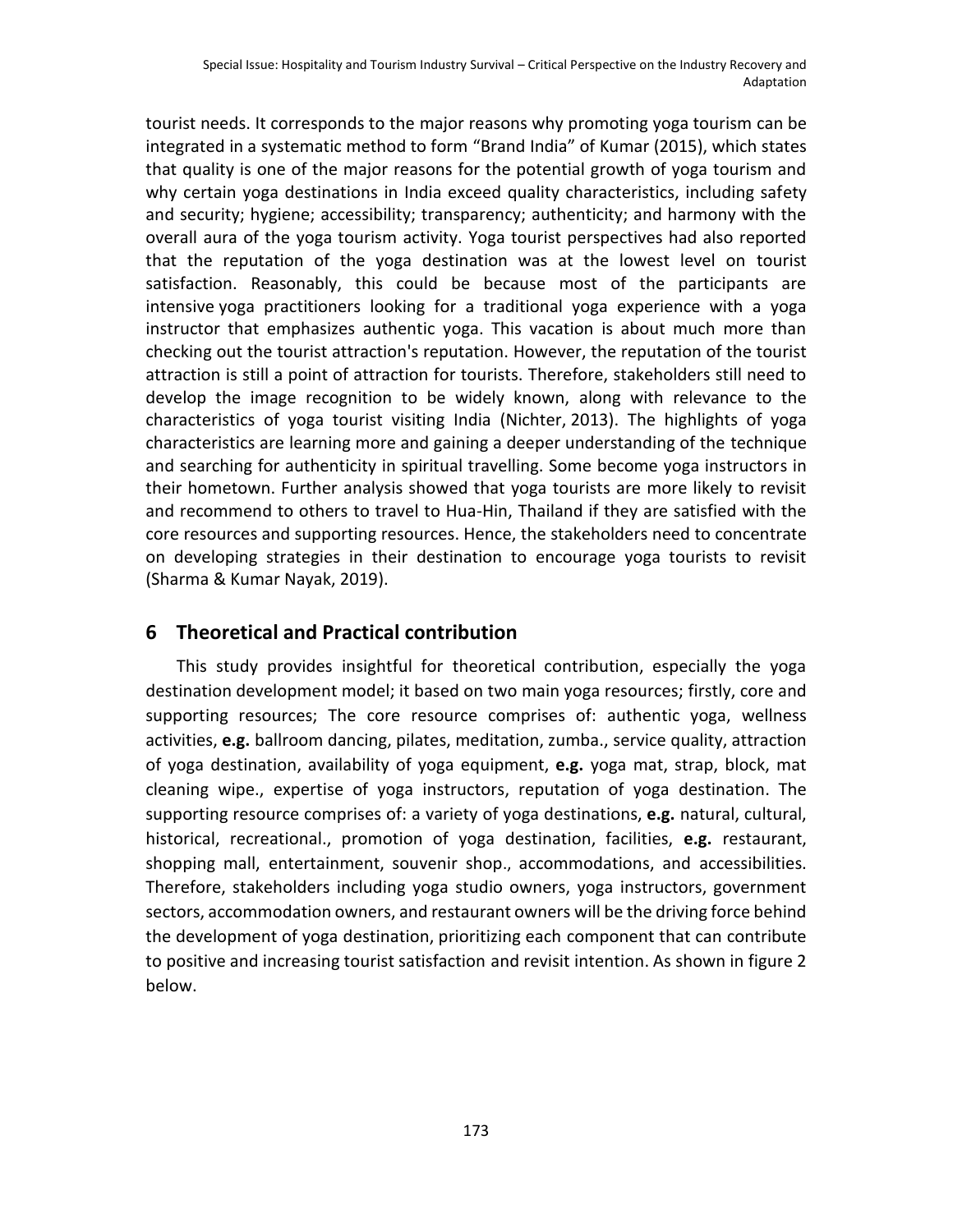

Figure 2: Components of yoga destination development (YDD)

#### Source: Developed for this study

From a practical point of view, the key contribution of this study is all stakeholders are involved for YDD to satisfy tourist satisfaction, efforts must be made to develop and support core and supporting resources. The authority should take the initiative to plan an effective collaboration that utilizes each stakeholder's competence. First and foremost, Yoga studio owners and yoga instructors are key contributors to the development of yoga destinations that satisfy tourists. They should initiate designing a yoga course that combines other wellness activities that benefit the transformation of the body, mind, and spirit, such as reduced anger, stronger emotional control, and better body shape. Particularly, instead of constructing a modern yoga, strict adherence by practicing their body through various asanas and breathing through pranayama guidelines according to the philosophy of authentic yoga. More traditional yoga practice is more attractive to tourists. Yoga instructors must be able to communicate in English with providing the service quality and have received training from yoga institution accredited by the Ministry of Education and the yoga alliance USA. Second, the government sectors have a role to play in planning, developing, and improving the attractions and tourism destinations to have beautiful scenery with real naturalness suitable for relaxation and rejuvenation, as well as campaigning to promote the image as a hub of yoga tourism by publishing information through online channels such as Facebook, YouTube, Websites and to being the hosting yoga festivals. It also encourages yoga instructors to take additional yoga training courses and provides international standards for operating a yoga studio. Moreover, the recommendations include the establishment of a yoga association to serve as the main host for a concrete yoga tourism centre, as well as the development of an international yoga network to expand the yoga tourism market. Lastly, yoga travelling would be incomplete without the presence of restaurant and hotel owners. Hoteliers are encouraged to provide yoga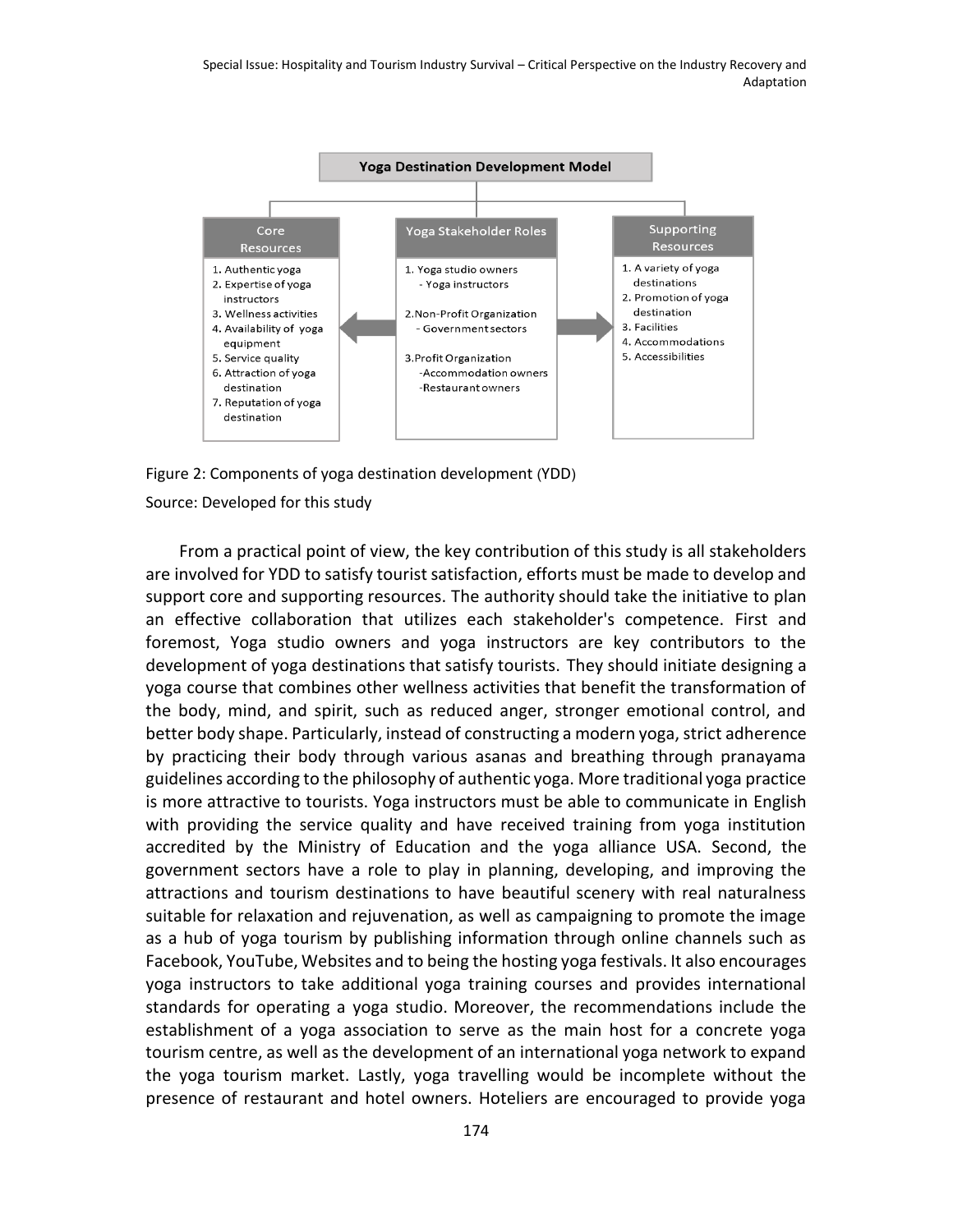classes in their packages to differentiate themselves from the competition and expand their yoga tourist market. Part of the restaurant owners are to keep in touch local traditional food to tourists so they can experience the unique flavor while also complementing healthy food for wellness tourists.

## **7 Recommendation for future research**

Accordingly, it is recommended that a quantitative research from tourist perspectives was used for this study, therefore, future researchers can conduct an indepth study from the stakeholder perspectives in order to obtain more clear and indepth data leading to effective development. In addition, future researchers should extend the study concerns about the factors that influence tourist satisfaction among other wellness activities by using these basic concepts.

# **8 Limitation of the study**

During the study the researchers faced several limitations: it was conducted during the COVID-19 pandemic. It had data collected through online survey questionnaires, which had to prioritize the health of tourists. Furthermore, some participants had no intention of answering to the questionnaire, hence, researchers also need to continue collecting new questionnaires. These limitations can serve as basis for future research into the development of yoga tourism from the perspective of tourists.

# **9 About the author**

Phattarawadee Rungsimanop, master's degree student (Full scholarship) of Management (Integrated Tourism and Hospitality Management) at National Institute of Development Administration (NIDA) in Bangkok Thailand. She holds a certificate for Academic Excellence Award throughout year study in NIDA. She interested in wellness tourism research.

Associate Prof. Ann Ashton graduated with a PhD and Master's degree from the University of Queensland, Australia. She is currently working as the Associate Dean for Administration at the Graduation School of Tourism Management, National Institute of Development Administration (NIDA) in Bangkok Thailand. She has experience working in the hotel industry and spent the 2008-2010 school years as a teaching assistant at the University of Queensland in Australia and universities in New Zealand. She is presently conducting research projects in the areas of wellness tourism; active aging for wellness tourist; sport and leisure tourism development; yoga tourism; slow food tourism; destination image development; street food tourism; and international retirement migration development.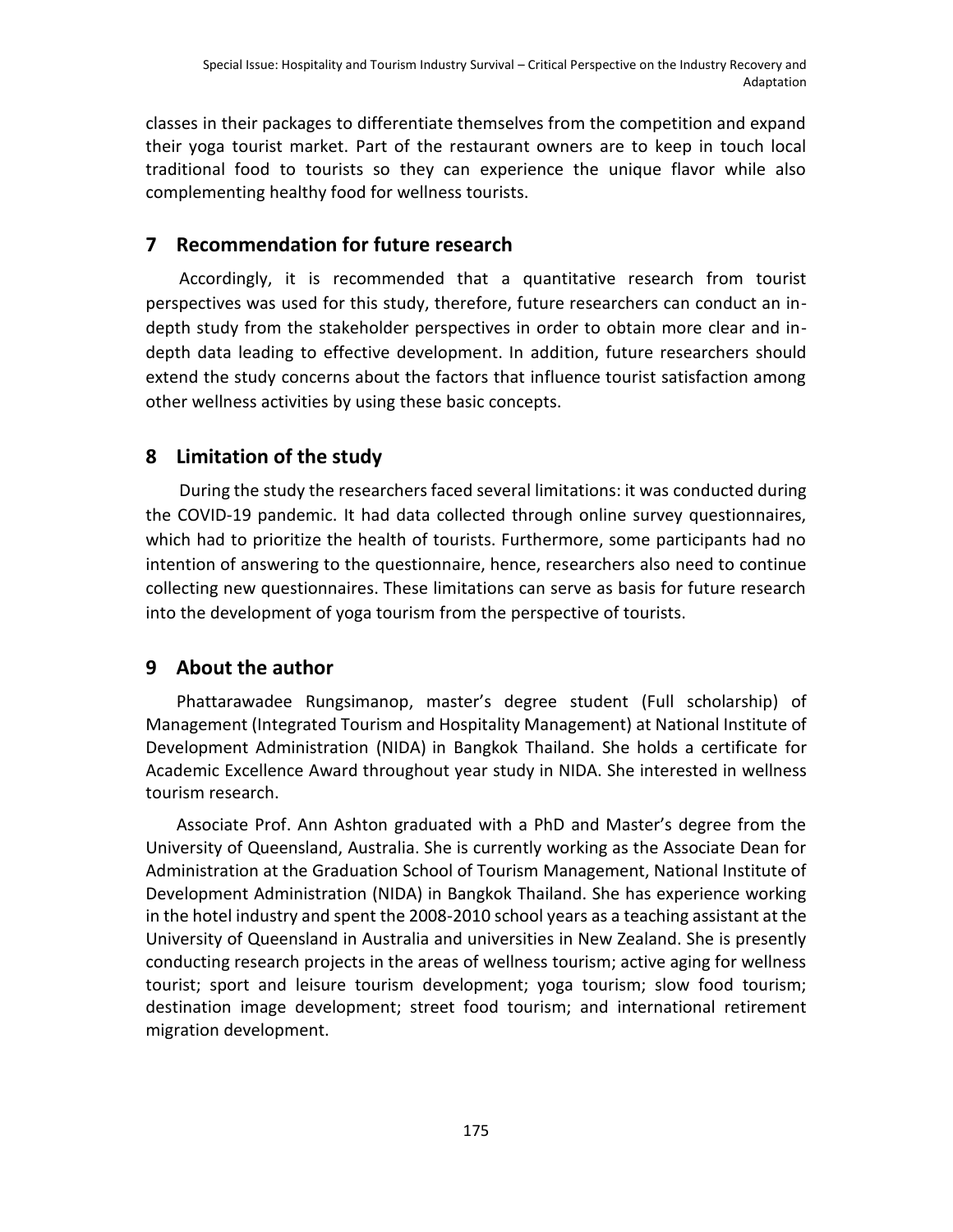# **References**

- Aggarwal, A., Guglani, M., & Goel, R. )2008, 01/01(. Spiritual & Yoga Tourism: A case study on experience of Foreign Tourists visiting Rishikesh, India. *Conference on Tourism in India - Challenges Ahead, 15-17 May 2008, IIMK*.
- Akama, J., & Kieti, D. (2003, 02/01). Measuring Tourist Satisfaction With Kenya's Wildlife Safari A Case Study of Tsavo West National Park. *Tourism Management, 24*, 73-81. https //doi.org/10.1016/S0261-5177(02)[00044](https://doi.org/10.1016/S0261-5177(02)00044-4)-4

Ali-Knight, J., & Ensor, J. (2017, 2017/10/02). Salute to the sun: an exploration of UK Yoga tourist profiles. *Tourism Recreation Research, 42*(4), 484-497. <https://doi.org/10.1080/02508281.2017.1327186>

Apuke, O. (2017, 10/01). Quantitative Research Methods : A Synopsis Approach. *Arabian Journal of Business and Management Review (kuwait Chapter). 6*, 40-47. <https://doi.org/10.12816/0040336>

- Ashton, A., S., . (2021). Strategic Approach to Spiritual Tourism Destination Branding Development among Millennials. In S. K. Walia (Ed.), *Millennials, Spirituality and Tourism*  Routledge, Taylor & Francis Group (printing in progress).
- Bhumiwat, A., & Ashton, A., S,. (2020a). Emotional Tourist Experience Model: Exploring the Health-wellbeing for the Active 50-plus Tourist *Journal of Tourism, Hospitality & Culinary Arts, 12*(3), 84-105.
- Bhumiwat, A., & Ashton, A., S,. (2020b). Wellness Tourism Development: Spa for Health in the Hotel Industry and Tourist Perception *Journal of Tourism Quarterly 2*(3-4), 54-66.
- Bigné, J., Sanchez, M., & Sánchez, J. )2001(. Tourism image, evaluation variables and after purchase behaviour inter-relationship. *Tourism Management, 22*, 607-616.
- Bon Distinction. )2011(. *Healing Harmony: A Guide to Health and Wellness Holidays in Thailand*.
- C9 Hotelworks. )2020(. *Hua Hin Hotel Market Update*
- CantonShare. (2019 ). *Evolution Asia Yoga Conference*.

<https://www.cantonfair.net/event/1890-evolution-asia-yoga-conference#mycontent>

- Cheer, J. M., Belhassen, Y., & Kujawa, J. (2017). The search for spirituality in tourism: toward a conceptual framework for spiritual tourism. *Tourism Management Perspectives, 24*, 252- 256.
- Chiva-som. (2020). Sustainability Quarterly Newsletter. *Sustainability Newsletter*.
- Chon, C. F. (2019). *Asia is Key to Future of Wellness Tourism*.
	- <https://www.4hoteliers.com/features/article/12631>
- Connell, J. (2006, 2006/12/01/). Medical tourism: Sea, sun, sand and … surgery. *Tourism Management, 27*(6), 1093-1100.

[https://doi.org/https://doi.org/10.1016/j.tourman.2005.11.005](https://doi.org/https:/doi.org/10.1016/j.tourman.2005.11.005)

Destination British Columbia. (2020). *Destination Development*. [https://www.destinationbc.ca/what-we-do/destination-management/destination](https://www.destinationbc.ca/what-we-do/destination-management/destination-development/)[development/](https://www.destinationbc.ca/what-we-do/destination-management/destination-development/)

- Dillette, A. K., Douglas, A. C., & Andrzejewski, C. (2019, 2019/01/01). Yoga tourism a catalyst for transformation? *Annals of Leisure Research, 22*(1), 22-41. <https://doi.org/10.1080/11745398.2018.1459195>
- Djina Tangali. (2016). *99 facts abouts Yoga - The most successful global phenomenon*. <https://www.dr-discount.nl/blog/english/99-facts-abouts-yoga>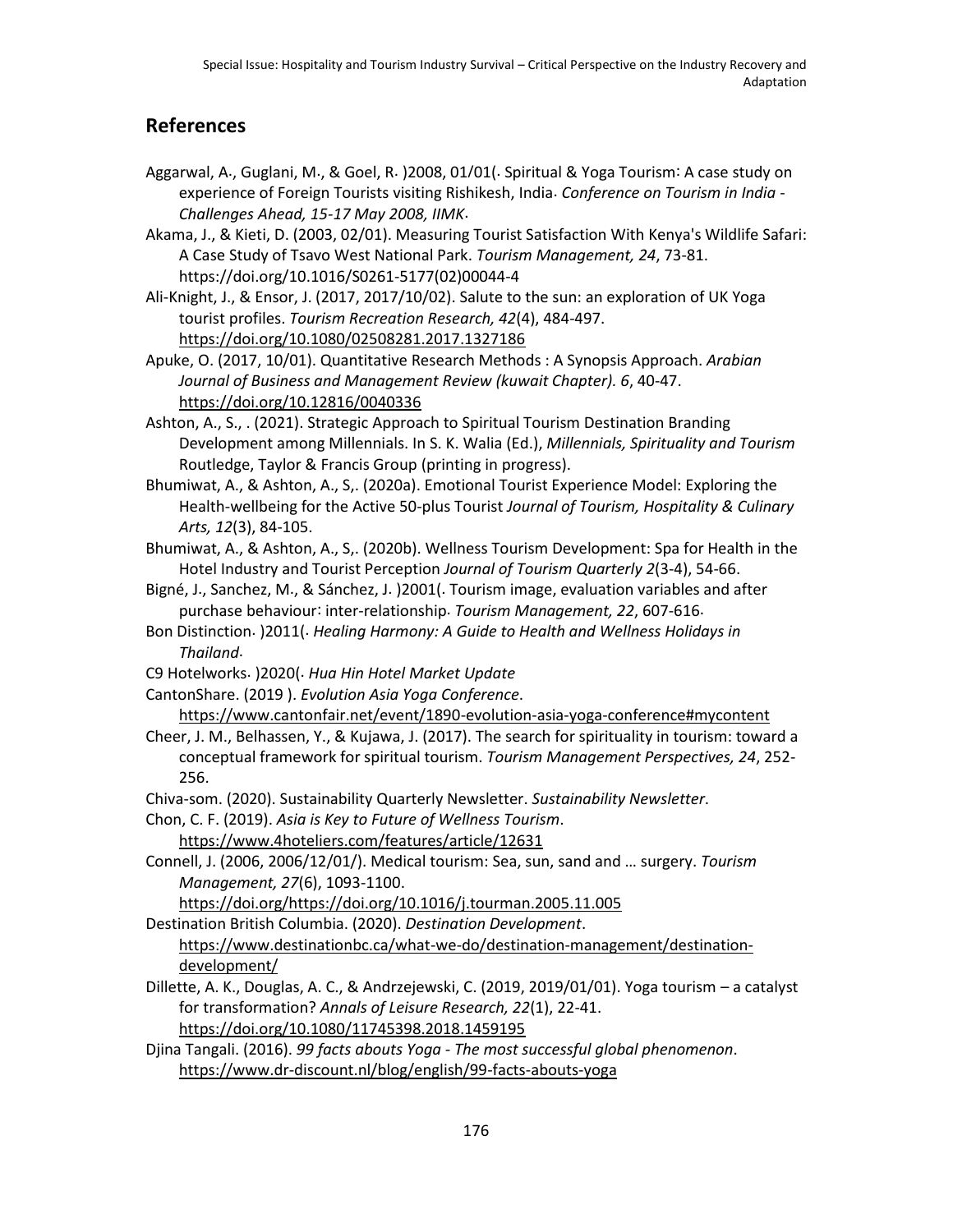Dwyer, L., Dragićević, V., Armenski, T., Mihalič, T., & Knežević Cvelbar, L. (2016, 2016/11/09). Achieving destination competitiveness: an importance–performance analysis of Serbia. *Current Issues in Tourism, 19*(13), 1309-1336.

<https://doi.org/10.1080/13683500.2014.944487>

- Dwyer, L., & Kim, C. (2003). Destination Competitiveness: Determinants and Indicators. *Current Issues in Tourism, 6*(5), 369-414.<https://doi.org/10.1080/13683500308667962>
- Gerritsma, R. (2009). *The growing yoga community in the Netherlands: How yoga is becoming a lifestyle product including tourism activities. In M. K. Smith & L. Puczk6 (Eds), Health and wellness tourism*. Butterworth Heinemann.

Global Wellness Institute. (2018). *Global Wellness Tourism Economy November 2018*

- Gupta, P. (2019). Yoga as a Core Tourism Product: A Case Study of its Potential in Rishikesh.
- Insightoutstory. (2019 ). *TAT invites you to the 6th year of Thailand Yoga Art & Dance at Ao Nang, Krabi, 24-27 October.* [http://www.insightoutstory.com/2019/09/thailand-yoga-art](http://www.insightoutstory.com/2019/09/thailand-yoga-art-and-dance-thailand.html)[and-dance-thailand.html](http://www.insightoutstory.com/2019/09/thailand-yoga-art-and-dance-thailand.html)
- International Luxury Travel Market. (2019). *Asia: The Future of Global Wellness Tourism*. <https://view.iltm.com/2019/05/27/asia-the-future-of-global-wellness-tourism/>
- Iyengar, B. K. S. (1989). *The tree of yoga*. Shambhala Publications.
- Jammu, j. p. s. (2016). YOGA TOURISM IN INDIA. *International Journal of Information Movement, 1*, 1-6.
- Janchai, N. (2016). Efficiency of Tourism Development from Government Policy to Practice Case Study: Hua Hin, Thailand. *SDU research journal humanities and social science, 12*(2), 191-211.
- Kartika Maharani, I. A., supriadi, i., & Wisnu Parta, I. B. M. (2020, 05/30). Factors Influencing Yoga Tourism in Bali: Conceptual Framework Model. *Vidyottama Sanatana: International Journal of Hindu Science and Religious Studies, 4*.

<https://doi.org/10.25078/ijhsrs.v4i1.1321>

- Komchadluek. (2019). *Inviting health lovers to practice yoga*. <https://www.komchadluek.net/news/lifestyle/374931>
- Koncul, N. (2012, 2012/01/01). Wellness: A New Mode of tourism. *Economic Research-Ekonomska Istraživanja, 25*(2), 525-534.

<https://doi.org/10.1080/1331677X.2012.11517521>

Konu, H. )2010, 07 27(. Identifying potential wellbeing tourism segments in Finland. *Tourism Review, 65, 41-51.* https://doi.org/10.1108/[16605371011061615](https://doi.org/10.1108/16605371011061615)

Kouser, R., Qureshi, S., Farasat, A., Shahzad, F., & Hasan, H. (2012, 09/09). Factors Influencing the Customer's Satisfaction and Switching Behavior in Cellular Services of Pakistan. *Interdisciplinary Journal of Research in Business, 2*, 15-25.

Kumar, K. )2015(. *Mantra Yoga : A Tool for Peaceful Mind* International Conference on Yoga Therapy for Stress Disorders, Mangalore University, Mangalore, Karnataka.

Laws, E. (1995). *Tourist destination management: issues, analysis and policies*. Routledge.

Lehto, X. Y., Brown, S., Chen, Y., & Morrison, A. M. (2006, 2006/01/01). Yoga Tourism as a Niche Within the Wellness Tourism Market. *Tourism Recreation Research, 31*(1), 25-35. <https://doi.org/10.1080/02508281.2006.11081244>

Liberman, K. )2004(. Yoga tourism in India. *Yoga Life, 7*)35(, 23-32.

Maddox, C. B. (2015, 2015/10/02). Studying at the source: Ashtanga yoga tourism and the search for authenticity in Mysore, India. *Journal of Tourism and Cultural Change, 13*(4), 330-343.<https://doi.org/10.1080/14766825.2014.972410>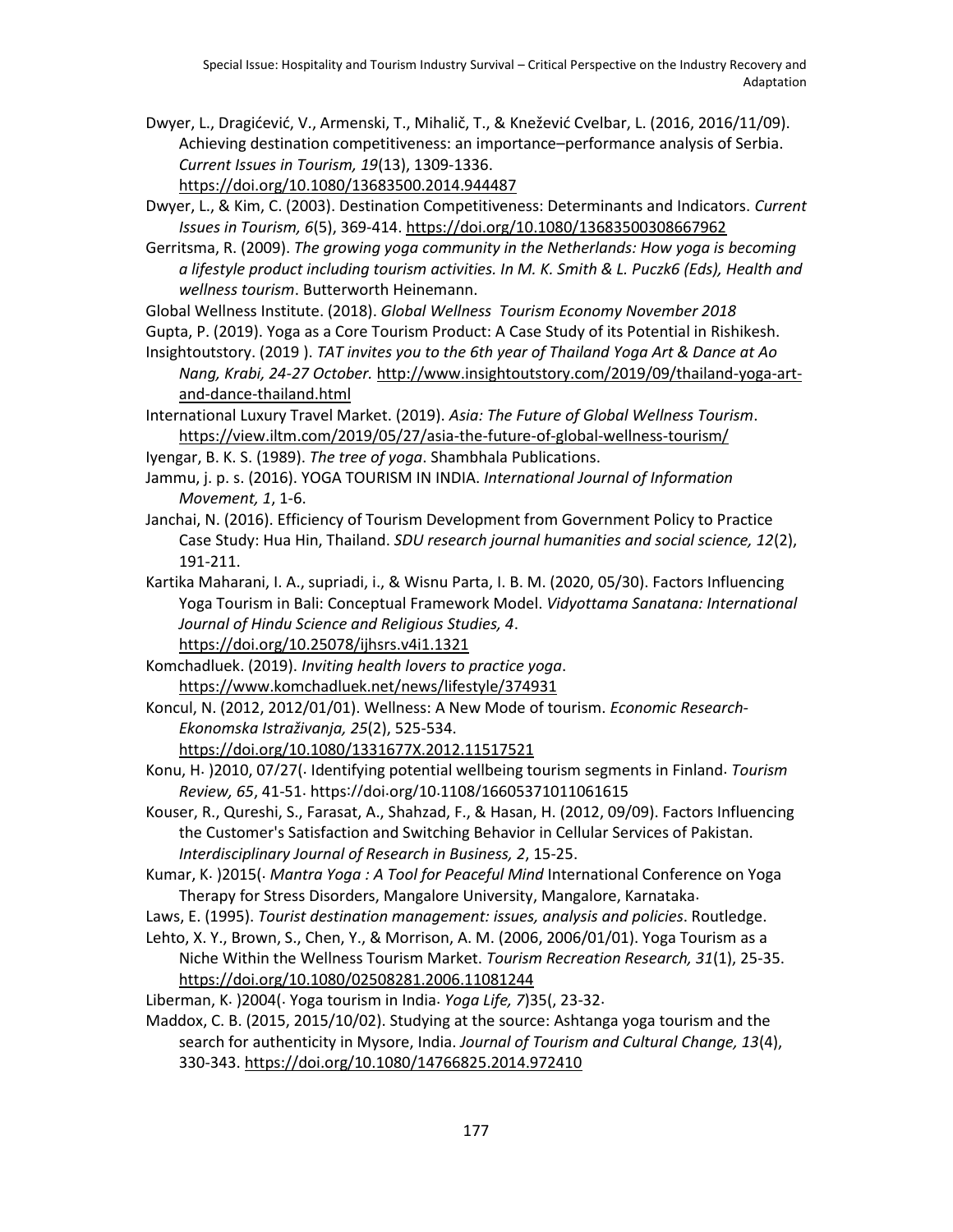McCartney, P. (2020). Yoga-Scapes, Embodiment and Imagined Spiritual Tourism. In C. Palmer & H. Andrew (Eds.), *Tourism and Embodiment* (pp. 86-106). Routledge.

Nagle, G. )1999(. *Tourism, leisure and recreation*. Nelson Thornes.

Neupane, P. C. (2019). Destination Management: Nepalese Efforts, Experiences & Challenges *The Gaze: Journal of Tourism and Hospitality 10*(1), 51-66.

Nichter, M. (2013). The social life of yoga: Exploring transnational flows in India. In.

Öznalbant, E., & Alvarez, M. D. (2019). A Socio-cultural Perspective on Yoga Tourism. *Tourism Planning & Development*, 1-15.<https://doi.org/10.1080/21568316.2019.1606854>

Posttoday. (2017). *For the first time in Thailand, Khon Kaen hosts an international yoga event.* <https://www.posttoday.com/social/local/502873>

Redekop, D. (1999). Key trends for the travel industry. *Travel Exclusive*, 1–7.

Ritchie, J. R., & Crouch, G. (2010, 10/01). A model of destination competitiveness/sustainability: Brazilian perspectives. *Revista de Administração Pública, 44*, 1049-1066[. https://doi.org/10.1590/S0034-76122010000500003](https://doi.org/10.1590/S0034-76122010000500003)

Ro, Y., & Chon, K. (2006, 10/01). Antecedents of Revisit Intention. *Annals of Tourism Research - ANN TOURISM RES, 33*, 1141-1158[. https://doi.org/10.1016/j.annals.2006.06.003](https://doi.org/10.1016/j.annals.2006.06.003)

Schober, P., Boer, C., & Schwarte, L. )2018, 02/01(. Correlation Coefficients: Appropriate Use and Interpretation. *Anesthesia & Analgesia, 126*, 1. https://doi.org/10.1213/ANE.[0000000000002864](https://doi.org/10.1213/ANE.0000000000002864)

Sawangmek, T. (2015). The Role of Tourism Recreation in Country Development. *The Golden Teak : Humanity and Social Science Journal 21*(1), 39-54.

Sharma, N. P. (2020). Meditation tourism, Buddhist philosophy in practice: A case study of Lumbini, Nepal. *The Gaze: Journal of Tourism and Hospitality, 11*(1), 37-59.

Sharma, P., & Kumar Nayak, J. (2019, 2019/05/27). Examining event image as a predictor of loyalty intentions in yoga tourism event: A mediation model. *Journal of Convention & Event Tourism, 20*(3), 202-223.<https://doi.org/10.1080/15470148.2019.1633721>

Sharma, P., & Nayak, J. K. (2018, 2018/10/01/). Testing the role of tourists' emotional experiences in predicting destination image, satisfaction, and behavioral intentions: A case of wellness tourism. *Tourism Management Perspectives, 28*, 41-52. https //doi.org/https //doi.org/10.1016/j.tmp.2018.07.004

Sharpley, R., & Sundaram, P. )2005, 05/01(. Tourism: A Sacred Journey? The Case of Ashram Tourism, India. *International Journal of Tourism Research, 7*, 161-171. [https](https://doi.org/10.1002/jtr.522)://doi.org/10.1002/jtr.522

Smith, M., & Kelly, C. (2006, 2006/01/01). Holistic Tourism: Journeys of the Self? *Tourism Recreation Research, 31*(1), 15-24[. https://doi.org/10.1080/02508281.2006.11081243](https://doi.org/10.1080/02508281.2006.11081243)

Smith, M., & Puczkó, L. (2009). *Health and Wellness Tourism*. Butterworth-Heinemann.

Tepeci, M. )1999, 09/01(. Increasing brand loyalty in the hospitality industry. *International Journal of Contemporary Hospitality Management, 11*, 223-230. https://doi.org/10.1108/[09596119910272757](https://doi.org/10.1108/09596119910272757)

Tiyce, M., & Wilson, E. (2012). Wandering Australia: Independent travellers and slow journeys through time and space. *Slow Tourism: Experiences and Mobilities*, 113–127.

Valentine, N. (2016, 03/27). Wellness Tourism: Using Tourists' Preferences To Evaluate The Wellness Tourism Market In Jamaica. *Review of Social Sciences, 1*. <https://doi.org/10.18533/rss.v1i3.16>

Vérain, L. )2015(. *Tourist Motives, Expectations and Satisfaction*

Wellness Tourism Worldwide. (2011). *4WR: Wellness: For whom, where, and what? Wellness Tourism 2020*. [http://www.globalwellnesssummit.com/wpcontent/uploads/Industry-](http://www.globalwellnesssummit.com/wpcontent/uploads/Industry-Research/Global/2011-wellnesstourism-worldwide-wellness-for-whom.pdf)[Research/Global/2011-wellnesstourism-worldwide-wellness-for-whom.pdf](http://www.globalwellnesssummit.com/wpcontent/uploads/Industry-Research/Global/2011-wellnesstourism-worldwide-wellness-for-whom.pdf)